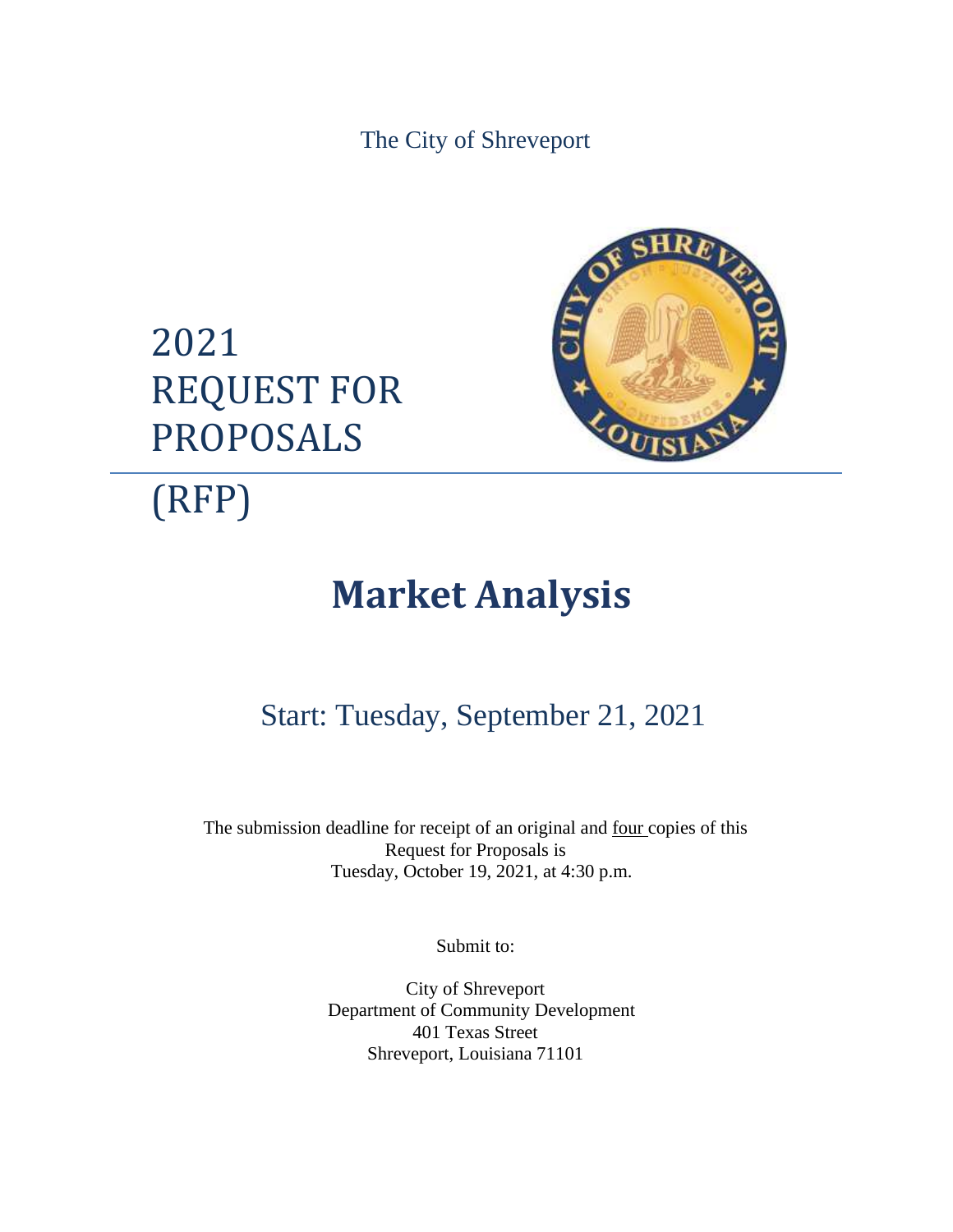

# *CITY OF SHREVEPORT 2021 REQUEST FOR PROPOSALS (RFP) Market Analysis*

# **TABLE OF CONTENTS**

## **Page(s)**

|       |                                                             | 3  |
|-------|-------------------------------------------------------------|----|
|       |                                                             | 4  |
|       |                                                             | 4  |
|       |                                                             | 5  |
|       |                                                             | 6  |
|       |                                                             | 6  |
| L.    |                                                             | 6  |
| II.   |                                                             | 6  |
| Ш.    |                                                             | 6  |
| IV.   |                                                             | 7  |
| V.    |                                                             | 7  |
| VI.   |                                                             | 7  |
| VII.  | Fair Share/Minority and Minority and Women-Owned Businesses | 7  |
| VIII. |                                                             | 7  |
| IX.   |                                                             | 7  |
|       |                                                             | 8  |
|       |                                                             | 8  |
|       |                                                             | 8  |
|       |                                                             | 9  |
|       |                                                             | 9  |
|       |                                                             | 9  |
|       |                                                             | 10 |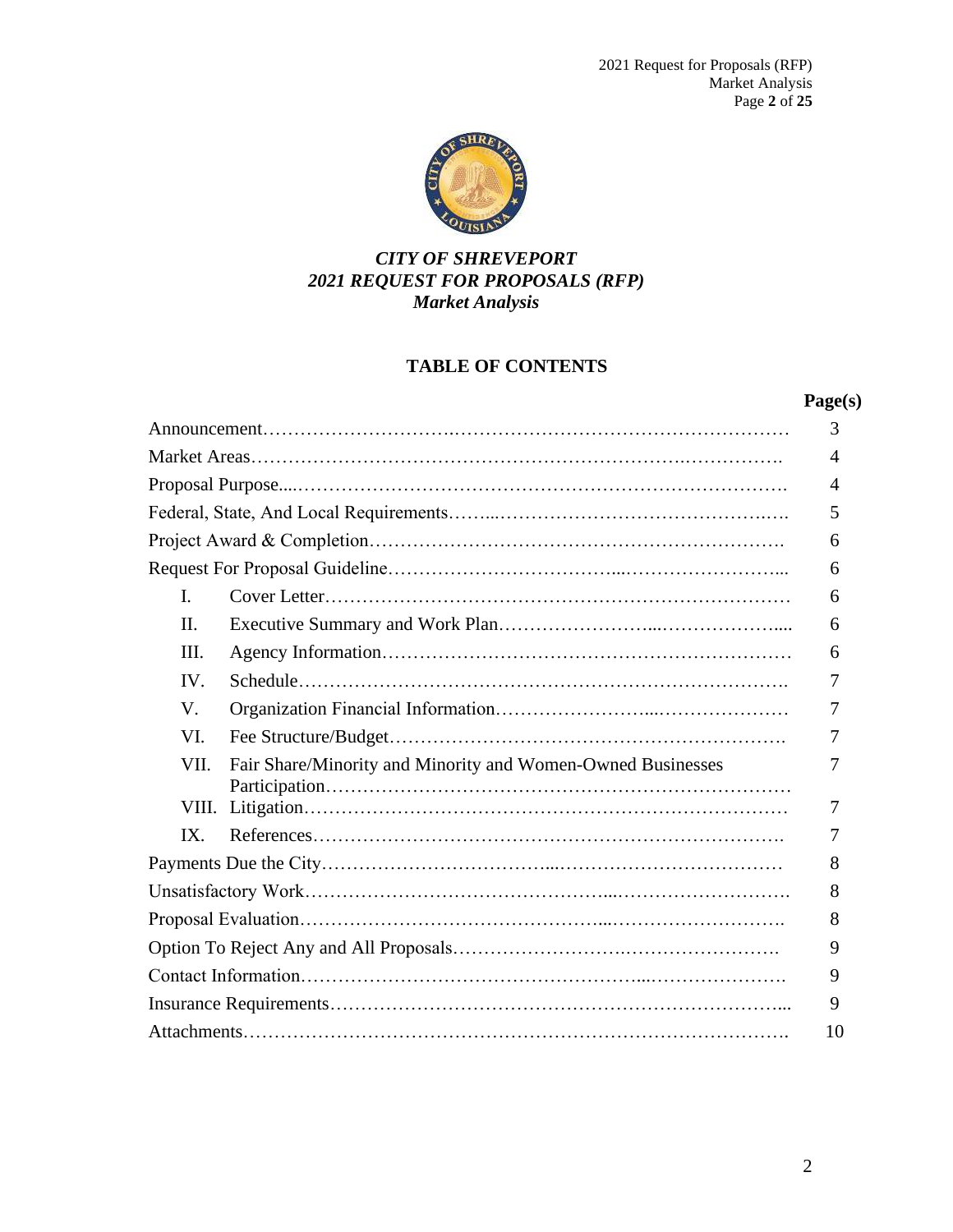

# **CITY OF SHREVEPORT 2021 REQUEST FOR PROPOSALS (RFP) Market Analysis**

**AGENCY:** City of Shreveport **ACTION:** Market Analysis

**DATE ISSUED:** Tuesday, September 21, 2021

**RFP DEADLINE:** Tuesday, October 19, 2021

## **ANNOUNCEMENT**

The City of Shreveport, Louisiana is seeking Request for Proposals (RFP) from qualified individuals, firms, or teams with demonstrated experience in conducting a detailed market analysis to assess potential opportunities for franchise development, grocery stores, and other economic development opportunities in the Martin Luther King, Allendale, and North Market areas of Shreveport. Respondents must have at least five (5) years' experience conducting marketing research that identifies and refines strategies for food deserts and the revitalization of low-income and distressed neighborhoods. The agency needs be an independent party and must not reflect any real or apparent conflict of interest with the City of Shreveport.

This RFP can be obtained at the department of Community Development, 401 Texas Street, first floor, Shreveport, Louisiana, 71101, during regular business hours, beginning, Tuesday, September 21, 2021, from 8:30 A. M. to 4:30 P.M., Monday. through Friday. The RFP is also posted on the City's website at [www.shreveportla.gov.](http://www.shreveportla.gov/)

If interested in applying for these professional services, please respond no later than 5:00 p.m., Tuesday, October 19, 2021. All responses shall be mailed to Bonnie Moore, Director, Department of Community Development, Post Office Box 31109, Shreveport, Louisiana, 71130 or hand delivered to 401 Texas Street, Shreveport, Louisiana, 71101, (318) 673-5900. Please mark "Proposal for Market Analysis" on the envelope. **(APPLICATIONS MAY NOT BE SENT BY FACSIMILE (FAX) or BY ELECTRONIC MAIL (E-MAIL).**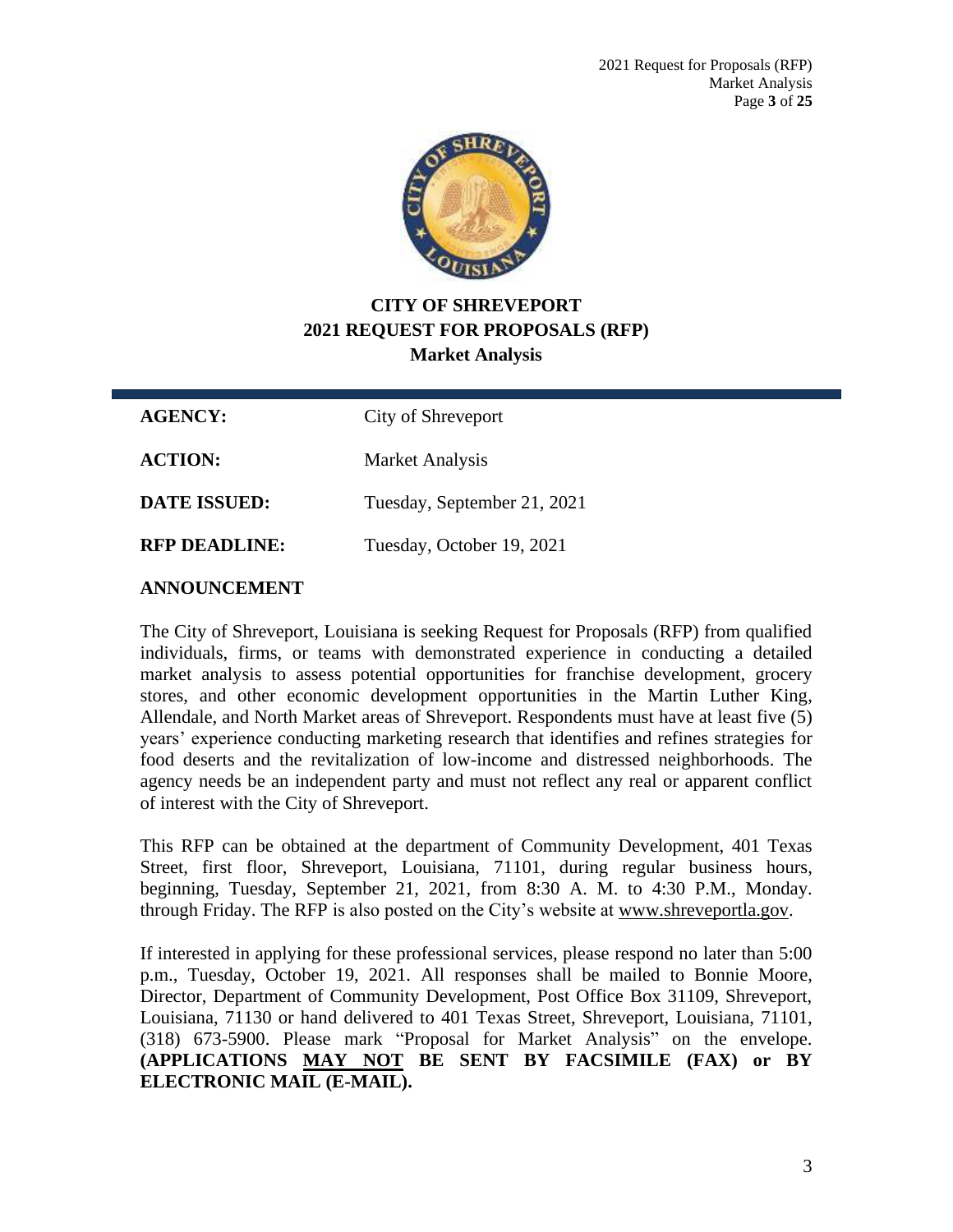Minority and women-owned firms are encouraged to apply. It is the policy of the city to take affirmative action to ensure that minority and women owned business enterprises (M/WBEs) are given the opportunity to demonstrate their ability to provide professional services and to ensure inclusion in the RFP to the maximum extent feasible.

## **MARKET AREAS**

The City of Shreveport, population of 182,616, has seen significant decline over the past twenty (20) years particularly in inner-city neighborhoods. Like most inner-city neighborhoods in the City of Shreveport, Allendale, and Martin Luther King (MLK) have increasingly experienced blight, elevated crime, poverty, vacancy, abandonment, and a steady decline in population density. The convergence of negative factors effecting the targeted neighborhoods have left residentswith a declining tax base and fewer services. Despite the challenges penetrating these areas, there is tremendous opportunity to improve and innovate these communities.

North Market is a major, high traffic commercial thoroughfare in Shreveport. It is largely storefront retail, professional offices, medical and dental clinics, and restaurants. The thoroughfare is located just north of downtown and extends into the Blanchard area. Recent developments in the area have created opportunities for further growth.

The analysis will specifically target the following areas in Council District A:

## ZIP Code: 71103

*Allendale* - Bounded on the north by Cross Bayou, on the south by the Kansas City Southern Railroad and Interstate 20, on the East by Allen Avenue, Ford, Caddo, and Market Streets, and on the west by Hearne Avenue.

## ZIP Code: 71107

*MLK* - Bounded on the north by the city limits, which is an east-west extension of Alladin Lane, on the west by Roy Road, on the southwest by I-220 by-pass, and on the east by McCain Creek.

## ZIP Code: 71107

*North Market* – Bounded by the south end of downtown at Levee and Spring Streets and on the north end at Devereaux and Highway 1.

Maps are available upon request.

## **PROPOSAL PURPOSE**

The city wishes to ensure that the analysis will provide a detailing of franchise development opportunities, food and grocery retailing market opportunities, and business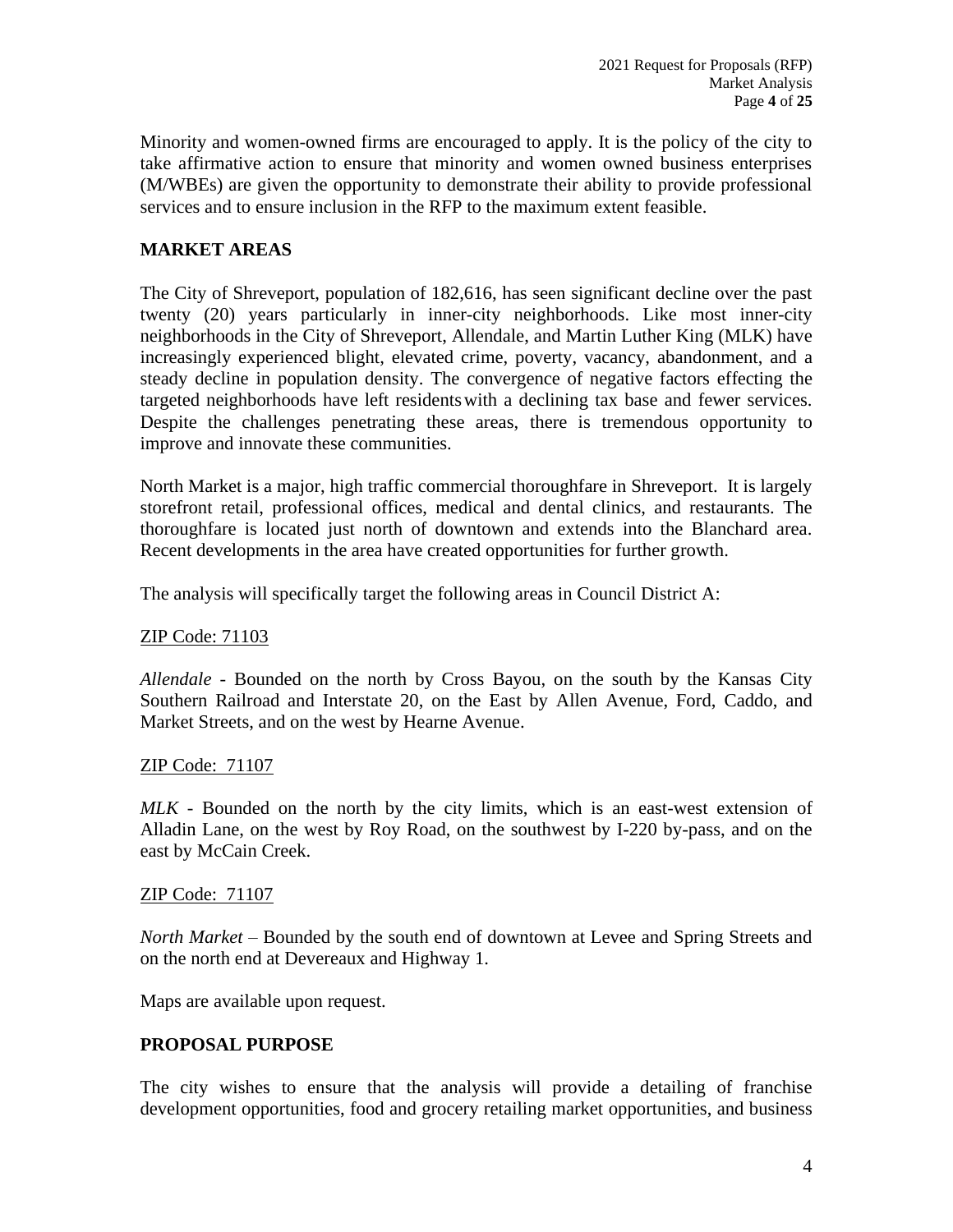development in the Martin Luther King, Allendale, and North Market areas of Shreveport. The city recognizes that maintaining a diverse range of economic opportunities is a critical component to the health and wellbeing of the community. The overall purpose of the analysis is to provide a detailed assessment regarding the feasibility of redeveloping three (3) specific market areas; Allendale, Martin Luther King (MLK), and North Market. Each analysis of these areas will take into consideration changes in the economic, demographic, and food desert characteristics of each specific market. The project will include an assessment of consumer needs which should incorporate an analysis of demographics, employment data, buyer preferences and behavior, as well as a comprehensive analysis of crucial driving factors, growth trends, product utilization, key player analysis, and price patterns for the development of a forecast that will appropriately reflect targeted growth opportunities for maximum economic return, area demographic characteristics and trends, and business development needs.

The respondent shall work along with efforts to shape redevelopment strategies for the target areas. This should specifically include, but not be limited to, an evaluation of the market impact of various industry typical incentives, services, amenities, resources, new programming as well as local regulations. A goal of the market analysis is to guide the process of the implementation of goals planned developments should hope to achieve. It should reflect, when applicable, the strategies identified in the comprehensive 2020 Great Expectations Master Plan. It is envisioned that the market research will lead to implementation of catalyst project(s) to spur economic growth and development. The market study should be accomplished in a manner that also attracts a multi-developer approach with strategies for leveraging public and private support.

## **FEDERAL, STATE, AND LOCAL REQUIREMENTS**

The Respondent will comply with all federal, state, and local regulations. Respondents must be willing to comply with local procurement requirements and regulations governing this RFP.

The Respondent promises that it has no interest which would conflict with the performance of services required by this RFP. The Respondent also promises that, in the performance of this RFP, no officer, agent, employee of the City of Shreveport or member of its governing bodies, may participate in any decision relating to this RFP which affects his/her personal interest or the interest of any corporation, partnership or association in which he/she is directly or indirectly interested or has any personal or pecuniary interest.

The Respondent will not discriminate against any employee or applicant for employment because of race, creed, color, sex, sexual orientation, national origin, physical handicap, age, height, weight, marital status, veteran status, religion, and political belief (except as it relates to a bona fide occupational qualification reasonably necessary to the normal operation of the business). The Respondent will take affirmative action to eliminate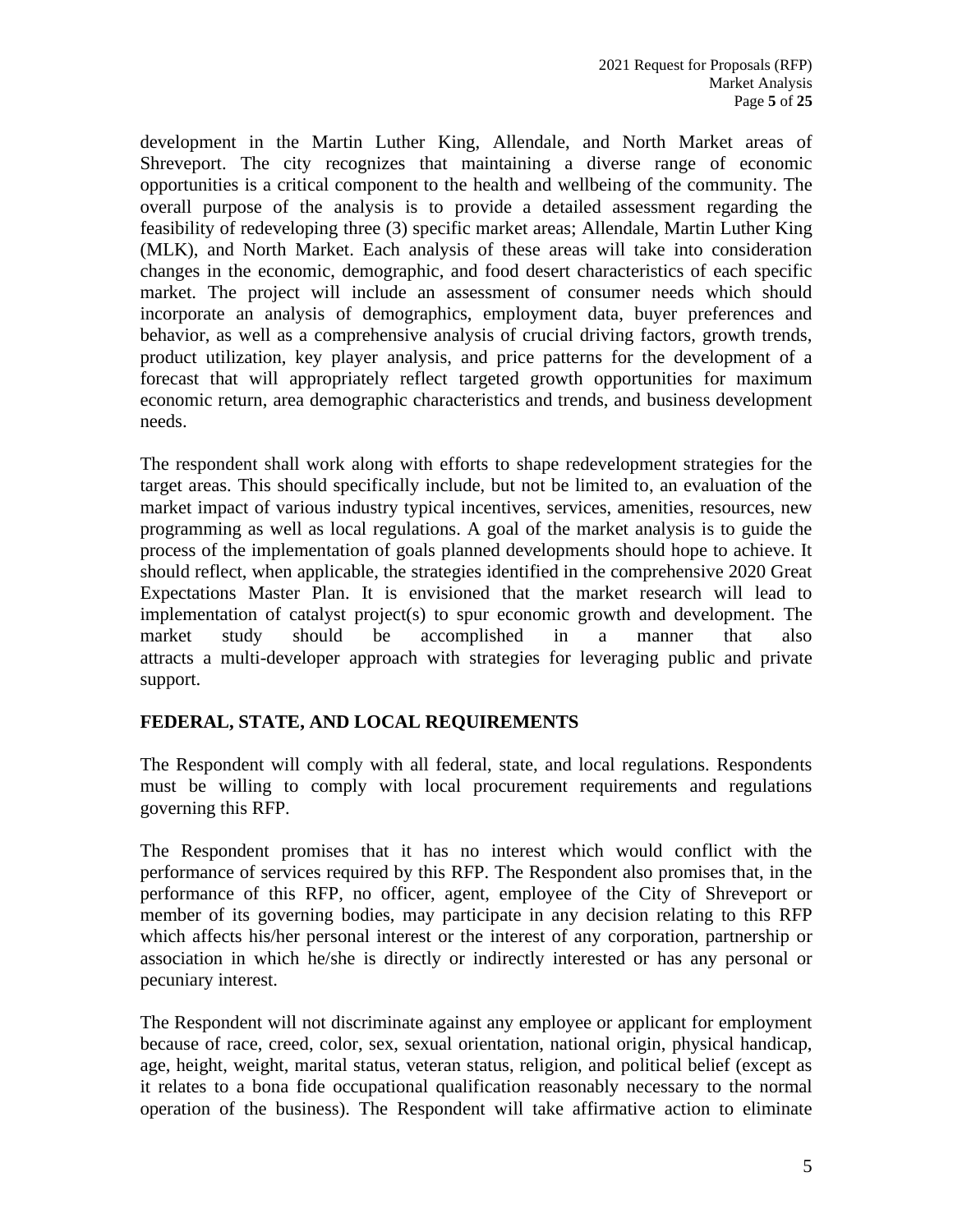discrimination based on sex, race, or a handicap in the hiring of applicants and the treatment of employees. Affirmative action will include, but not be limited to employment; upgrading; demotion or transfer; recruitment advertisement; layoff or termination; rates of pay or other for means of compensation; and selection for training, including apprenticeship.

The Respondent agrees to post notices containing this policy against discrimination in conspicuous places available to applicants for employment and employees. All solicitations or advertisements for employees, placed by or on the behalf of the Consultant, will state that all qualified applicants will receive consideration for employment without regard to race, creed, color, sex, sexual orientation, national origin, physical handicap, age, height, weight, marital status, veteran status, religion, and political belief.

## **PROJECT AWARD & COMPLETION**

The project must begin within ten (10) days after the agreement has been signed. If activities cannot be done in accordance with the approved project timeline, the proposal will be awarded to the next responsive proposal. The project scope of work must be completed within ninety (90) days of the start dates of the agreement.

## **REQUEST FOR PROPOSAL GUIDELINE**

This respondent must adhere to all requirements set forth in the RFP. Proposals are limited to no more than fifteen (15) pages, including the cover page. The font size shall be twelve (12) points/Times New Roman. Please provide an original and four (4) copies of the proposal.

The responses submitted to this request will be assessed on the following:

- I. Cover letter
	- a. The respondent shall provide a cover letter providing a brief overview of its organization's application and an introduction of the organization. This letter must be signed by an individual authorized to commit the respondent's personnel and financial resources to the project's work tasks and to execute legal documents for the organization.
- II. Executive summary and a work plan
	- a. Identify all work tasks, project understanding and approach.
	- b. Provide a detailed breakdown of scope of services.
	- c. Describe the public participation plan.
- III. Agency Information
	- a. Name, Address, Telephone Number, Facsimile Number, Contact Person.
	- b. Type of Organization.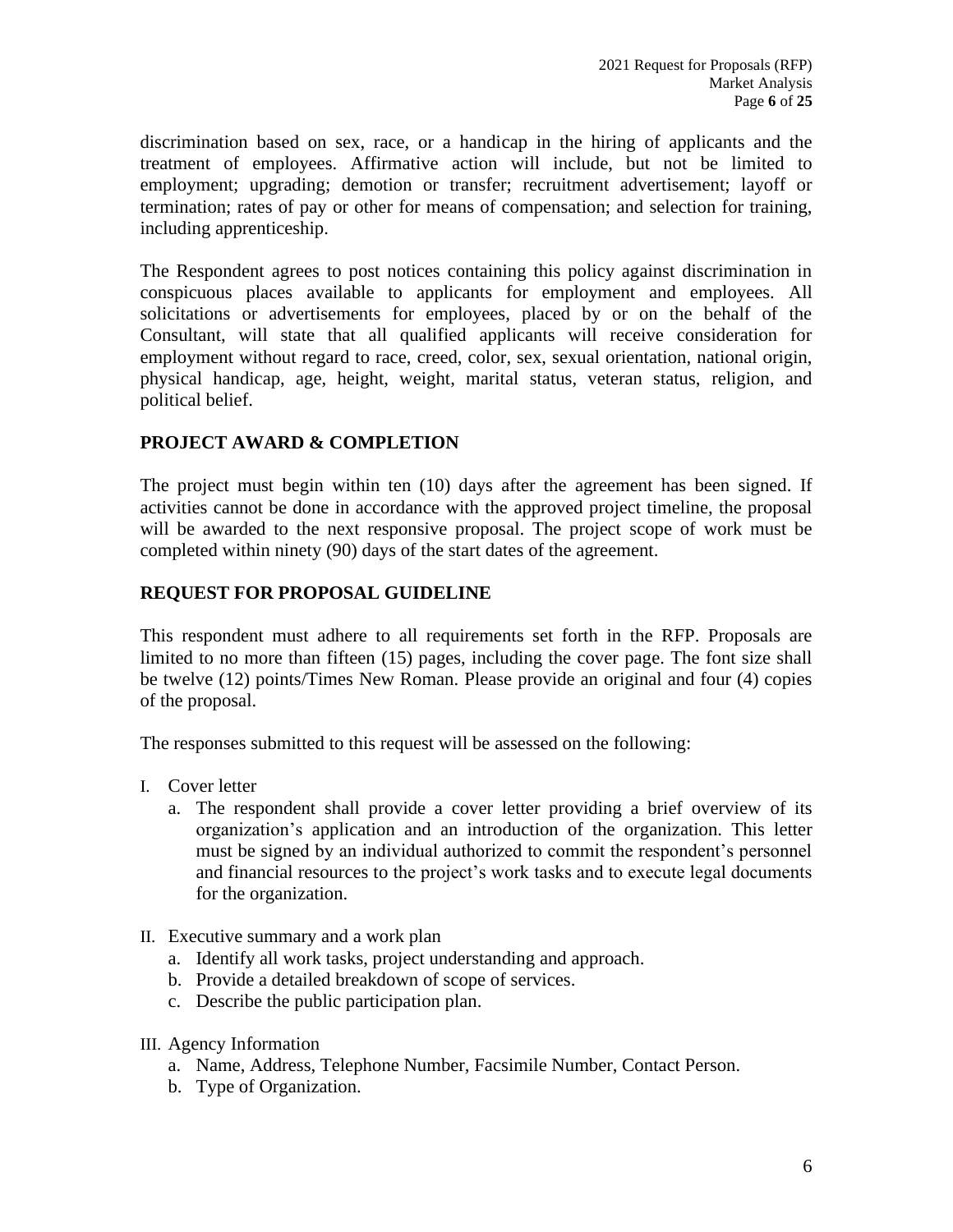- c. Narrative of Qualifications of the responsible organization, key personnel and consulting and sub consulting team.
- d. Resources (staff, equipment, materials to be committed to this project).
- IV. Schedule
	- a. Comprehensive project schedule and timeline from start to finish, including internal and external meetings, and public participation plan.
- V. Organization financial information
	- a. Furnish a current financial statement, annual report, or other evidence of financial stability.
- VI. Fee Structure/Budget
	- a. Provide proposed fee structure for each market analysis area and budget with specific costs listed for each identified work element.
- VII. Fair Share/Minority and Minority and Women-owned Businesses Participation
	- a. All respondents are required to submit proof showing that good faith efforts have been made to contract with FSC or MBE subcontractors. All efforts must be documented.
	- b. The Fair Share Program full text and forms that will be needed are included. Information on the program can be found on the city's web site at [www.shreveportla.gov.](http://www.shreveportla.gov/)
	- c. A list of FSC contractors specializing in the divisions of work identified for subcontracting on this project can be found at the following website: [http://www.shreveportla.gov/2613/Directory.](http://www.shreveportla.gov/2613/Directory)
	- d. The M/WBE program is a program that promotes business opportunities on CITY contracts for minorities and women. The city has established Minority and Women-owned Business Enterprise (MWBE) goals for use when procuring goods or services. These goals reflect the city's objective to obtain a "fair share" of its needs from small, minority and women-owned businesses to the greatest extent feasible. The designation of MWBE is obtained through the submission of a Vendors Application that can be obtained through the Purchasing Office. Vendor Applications may be downloaded at: [http://www.shreveportla.gov/780/Section-](http://www.shreveportla.gov/780/Section-800)[800.](http://www.shreveportla.gov/780/Section-800)
	- e. Please call the Fair share office at (318) 673-5009 if you have any questions.
- VIII. Litigation
	- a. State whether your firm has been involved in any litigation and/or has been disqualified by any agency, including but not limited to the City of Shreveport, within the past five (5) years, because of your performance.
- IX. References
	- a. A list of governmental agencies for which the respondent has bid under RFP.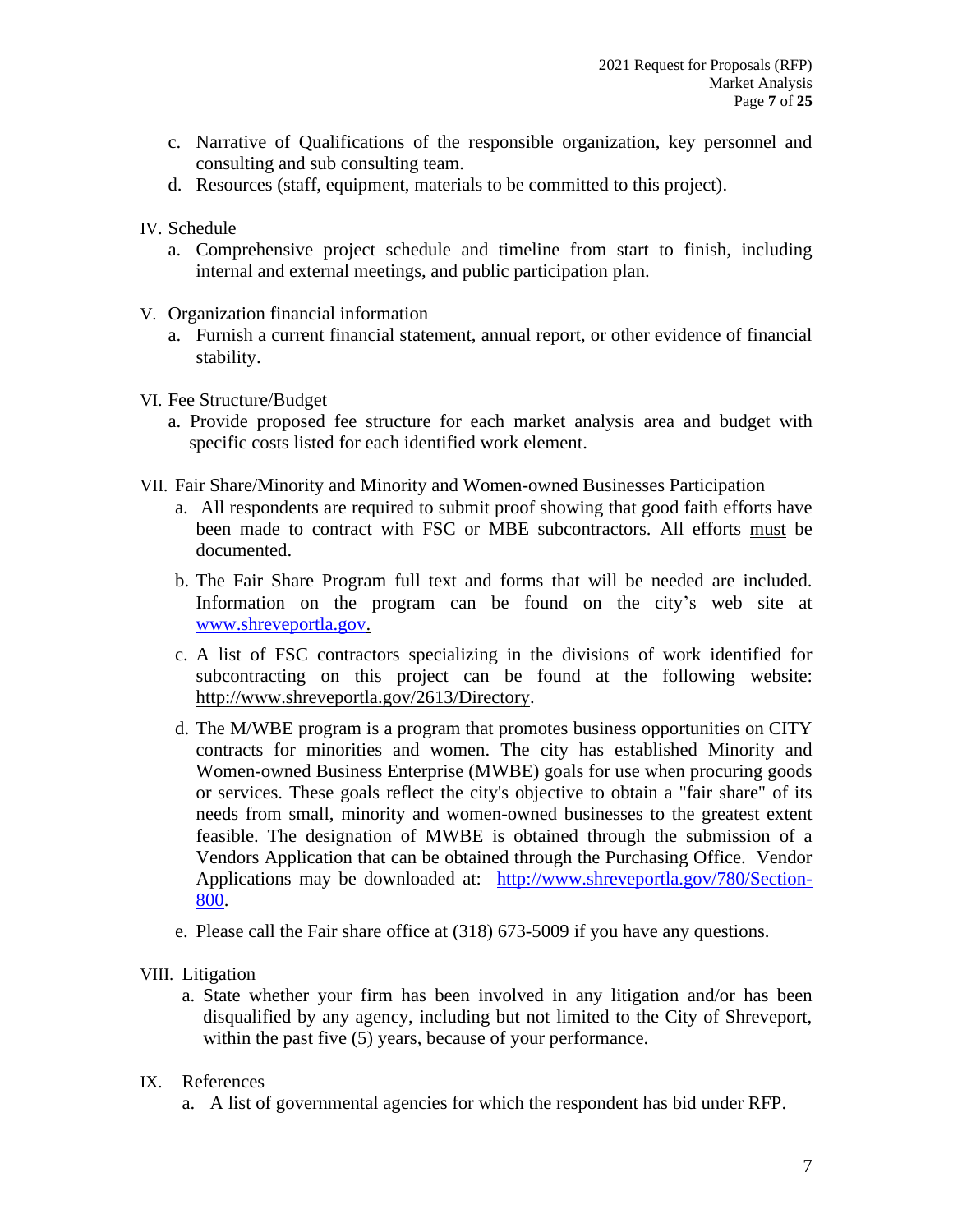b. Similar projects reference list.

# **PAYMENTS DUE THE CITY**

On every contract to which the City is a party and for which written specifications are prepared, the specification shall include the requirement that before the contract is awarded the contractor shall pay all taxes, licenses, fees, and other charges which are outstanding and due to the City.

No contract to which the city is a party shall be awarded to any person who:

- a. Has not paid all taxes, licenses, fees, and other charges which are outstanding and due the city, or
- b. Owns any property which is adjudicated to the city, or which has demolition liens, grass cutting liens, or any other property standards liens on it, or
- **c.** Owns more than 25% of a legal entity that owns any property which is adjudicated to the city, or which has demolition liens, grass cutting liens, or any other property standards liens on it.

## **UNSATISFACTORY WORK**

The City shall not be obligated to pay for unsatisfactory work.

## **PROPOSAL EVALUATION**

All responses will be reviewed to determine if they meet the proposal requirements. If the Respondent does not comply with the requirements, they will be deemed "nonresponsive".

A selection committee will review all submissions. All responses will be evaluated on the basis of the information requested. Responses will be scored and ranked with the highest rating being awarded a contract. In the event of a tie, the most qualified respondent whose RRP is deemed most advantageous to the City of Shreveport with all factors considered will be awarded a contract. The selection of finalists may require verbal presentations.

Listed below are the rating criteria:

| <b>EVALUATION CRITERIA</b>                                            |    |
|-----------------------------------------------------------------------|----|
| Thoroughness and Comprehensiveness of Work Plan and Approach          | 20 |
| Overall Respondent Experience to Include: Past Performance on Similar | 25 |
| Projects, Staff Experience, and Team Qualifications                   |    |
| Fee Structure and Budget                                              | 15 |
| Fair Share and Women-Owned Business Participation                     | 15 |
| Schedule and Availability                                             | 10 |
| Organization's financial strength                                     |    |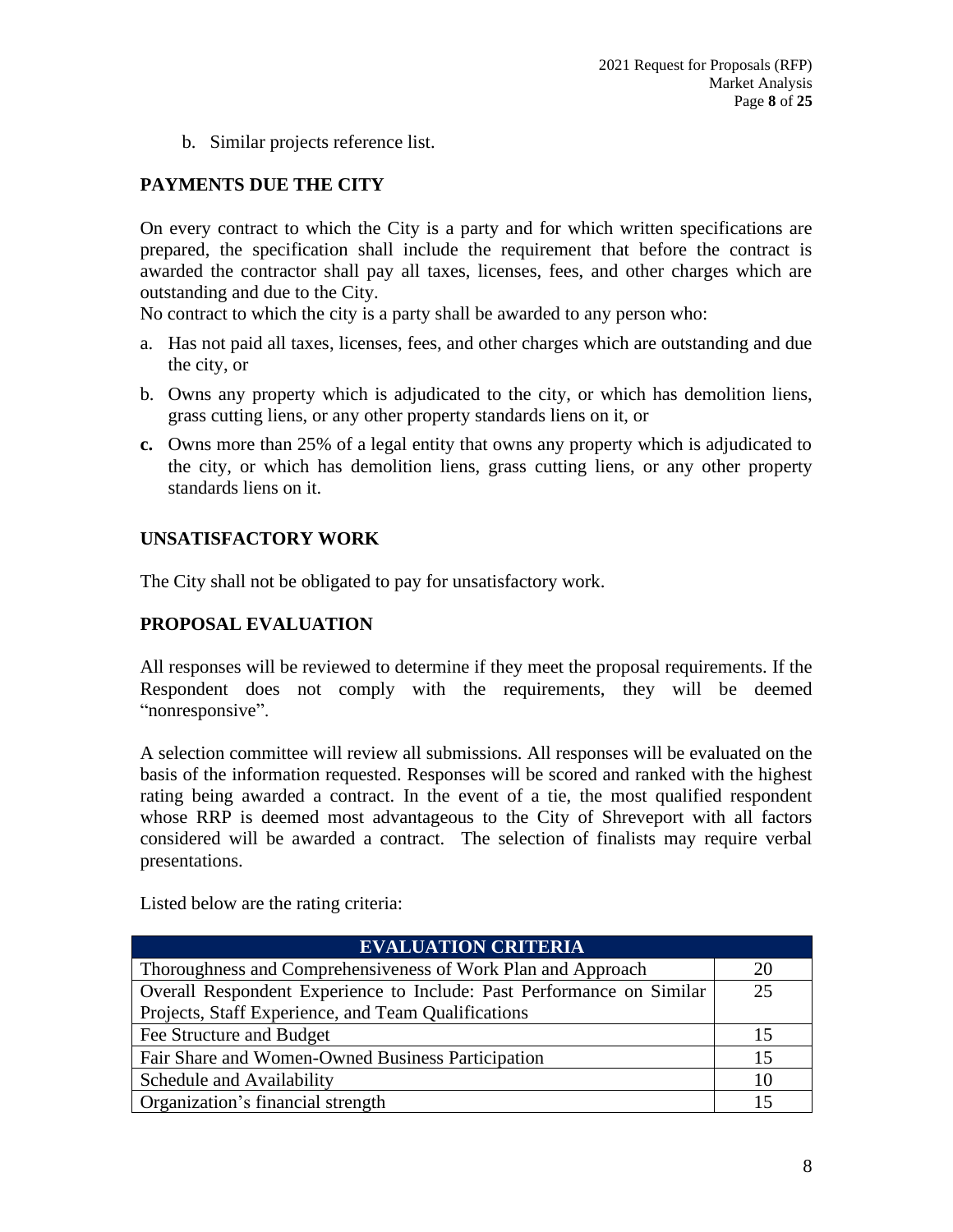| Bonus:<br>Local presence | 10  |
|--------------------------|-----|
| <b>TOTAL</b>             | 110 |

## **OPTION TO REJECT ANY AND ALL PROPOSALS**

The City reserves the right to reject any or all proposals, to waive or not waive informalities or irregularities in proposals or procedures, and to accept or further negotiate cost, terms, or conditions of any proposal determined by the City to be in the best interests of the City even though not the lowest proposal. The City reserves the right to reject incomplete proposals. At its sole discretion, the City reserves the right extend the deadline time for submission.

## **CONTACT INFORMATION**

Questions pertaining to the contents of this RFP should be directed to:

Bonnie Moore, Director Department of Community Development Phone: (318) 673-5901 E-mail: [bonnie.moore@shreveportla.gov](mailto:bonnie.moore@shreveportla.gov)

The City of Shreveport is an Equal Employment Opportunity Commission (EEOC) employer. Minorities, women, other socially disadvantaged groups, and agencies are encouraged to apply.

## **INSURANCE REQUIREMENTS**

Applicants must provide proof of insurance available upon notification of funding. Coverage must be in full force and effect at all times. Such insurance at a minimum must include the following coverage and limits of liability:

| Α.             | <b>Commercial General Liability</b>        |             |
|----------------|--------------------------------------------|-------------|
|                | Annual Aggregate                           | \$2,000,000 |
|                | Per Occurrence                             | \$1,000,000 |
|                |                                            |             |
| Β.             | <b>Commercial Auto Liability Insurance</b> | \$300,000   |
| $\mathsf{C}$ . | Worker's Compensation Insurance            | \$1,000,000 |
| D.             | Fidelity Bonding (25% of Contract Amount)  |             |

Subrogation Clause, the Subrecipient and all its insurers shall, waive all rights of recovery or subrogation against the City, its officers, agents or employees and its insurance companies.

Additional Insured Clause, the policy must be endorsed to name the City as an additional insured.

Note: These insurance limits are subject to change.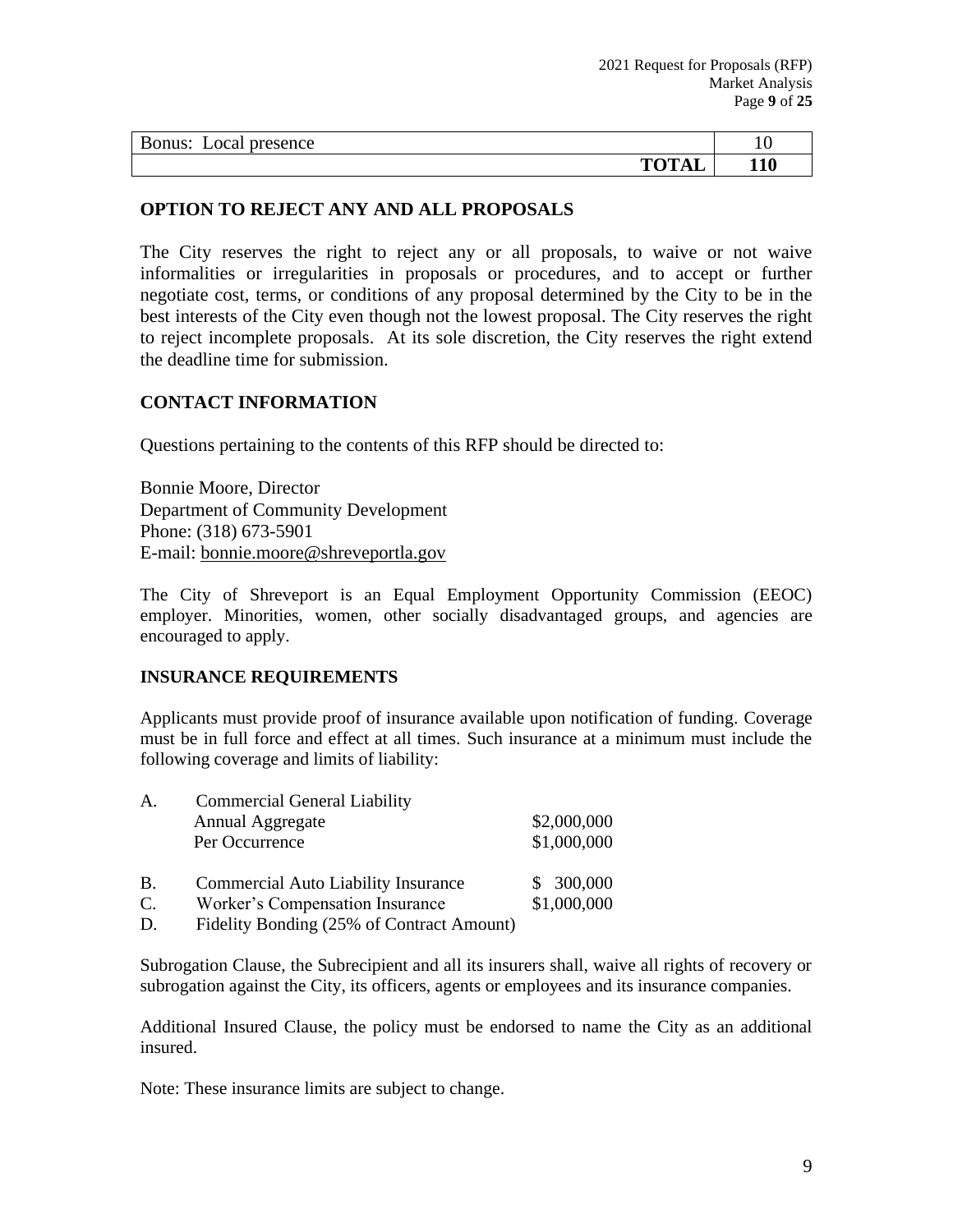# **ATTACHMENTS**

Vendor's Application Checklist

Vendor's Application

Affidavit

W-9 Form

Authorizing Resolution

Certificate of Insurance

Felony Conviction Statement

Compliance Agreement -FSC Form 1

Project Contact Sheet -FSC Form 3

Letter of Intent to Perform as a Prime Contractor and Utilize a subcontractor/subconsultant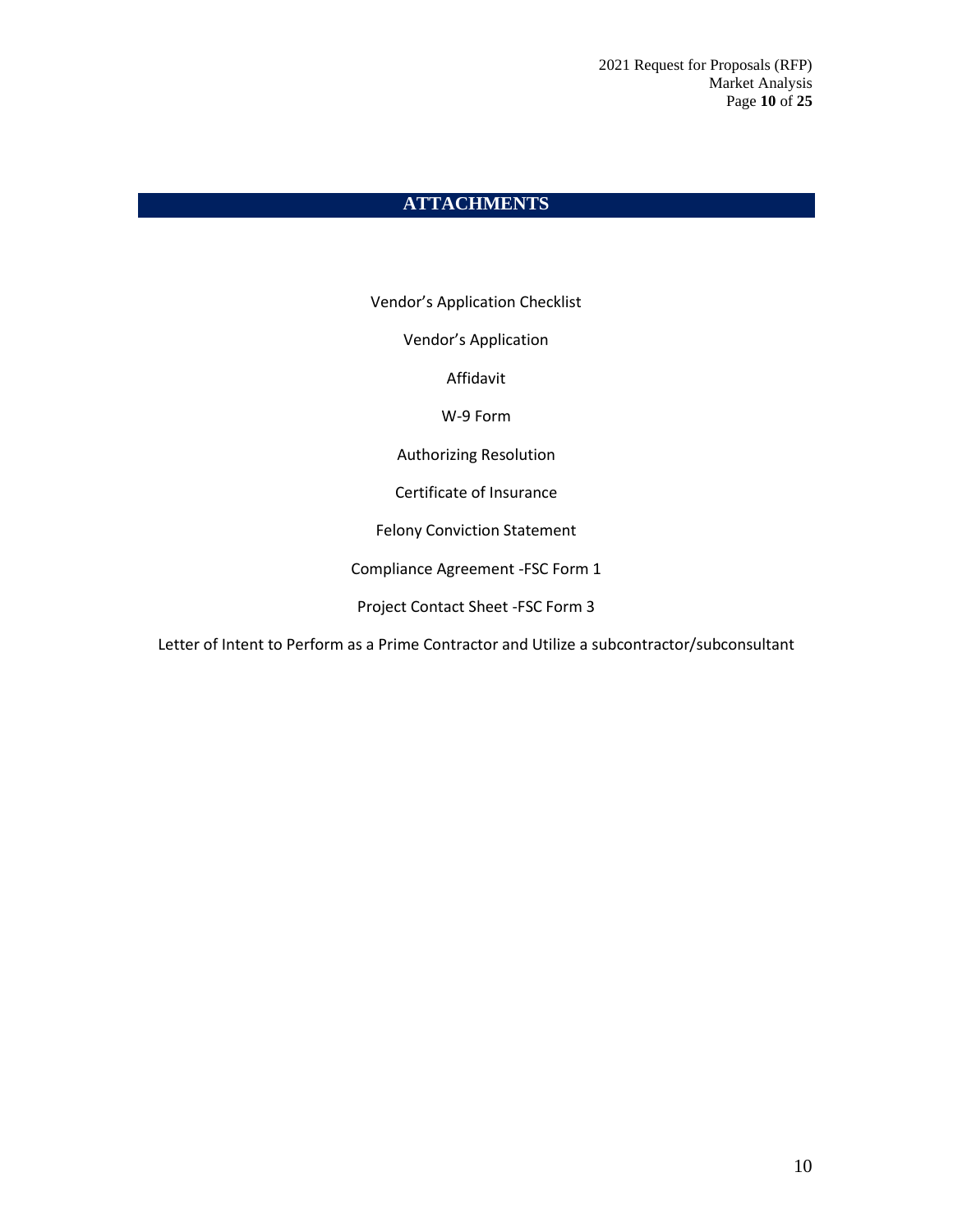# **Vendor's Application Checklist**

Please ensure that all of the following are included with your application. Incomplete Vendor's Applications cannot be processed.

#### **All Vendors**

- o Vendor Application (pages 5-6)
- W-9 download the most recent revision here https://www.irs.gov/forms-pubs/about-form-w-9  $\circ$
- Affidavit (page 7), original notarized copy must be mailed to the address on the document.  $\circ$
- o Proof of certification for any of the following must be provided if selected.
	- $\circ$ Small Business (SBE)
	- o Large Business (LBE)
	- o Fair Share Certified (FSC)
	- o Disadvantaged Business (DBE)\*
	- Architect or Engineer (AEC)  $\circ$
	- o Women Owned Business (WBE)

#### Vendors located in Shreveport, LA

- o Occupational/Business License
- **Certificate of Occupancy**

#### Vendors Located in Caddo Parish, but outside of Shreveport, LA city limits

o Certificate of occupancy

Information regarding obtaining or renewing an Occupational License or Certificate of Occupancy can be found here https://www.shreveportla.gov/1607/Guidelines-for-Opening-a-Business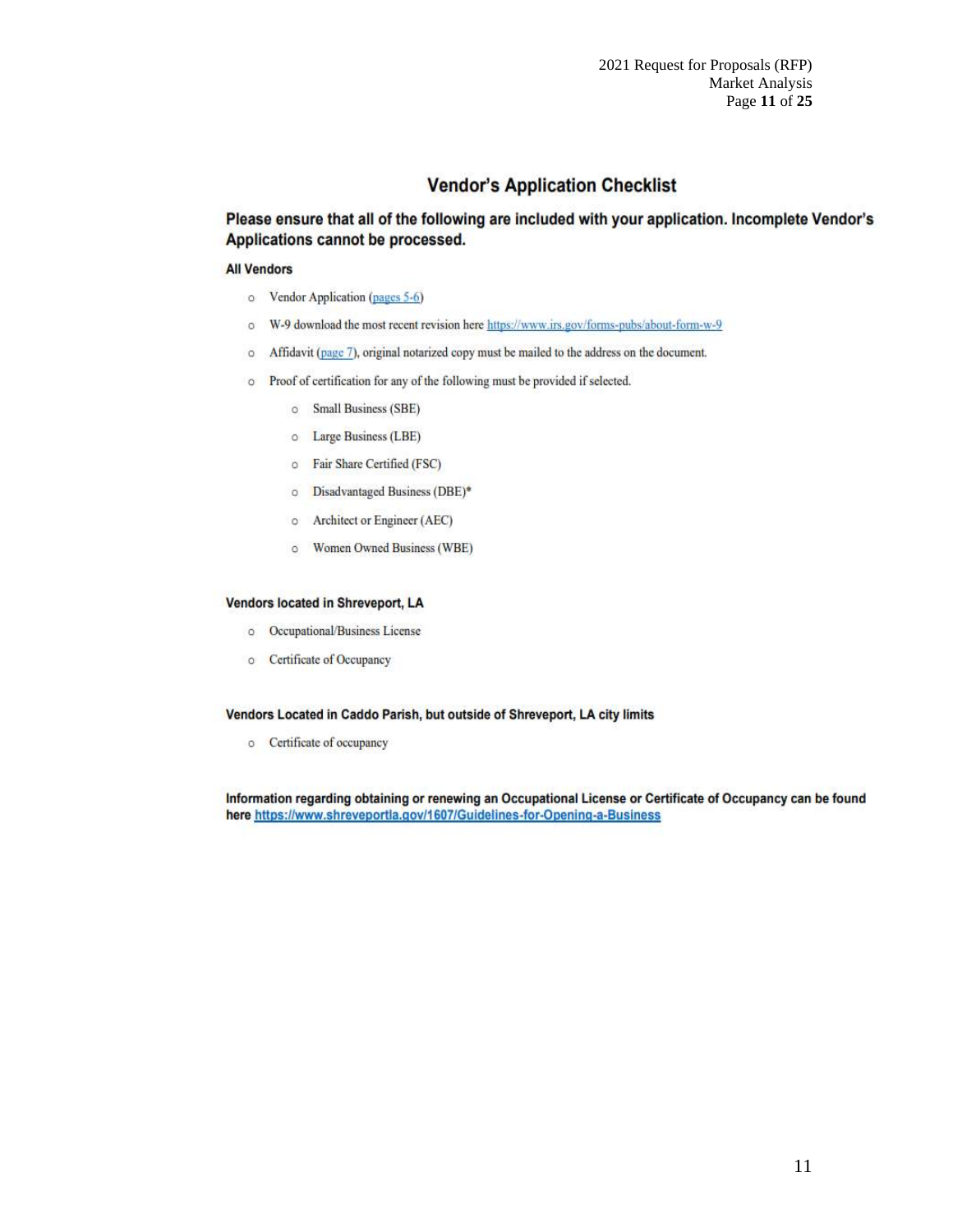

## **Vendor's Application**

Please email, mail, or fax completed application to:<br>City of Shreveport, Purchasing Division<br>505 Travis St, Suite 610 | Shreveport, LA 71101 Phone: (318) 673-5450 | Fax: (318) 673-5408 | Email: purchasing@shreveportla.gov www.shreveportla.gov

> **Elinitial Application** Revision

|                   | Vendor/Contractor Business Name:                        |                                                                                                                                            |    |                                                | Federal Tax ID or S. S. Number:         |                     | Date of Application:                                                                                                                                                                                                                                                                          |
|-------------------|---------------------------------------------------------|--------------------------------------------------------------------------------------------------------------------------------------------|----|------------------------------------------------|-----------------------------------------|---------------------|-----------------------------------------------------------------------------------------------------------------------------------------------------------------------------------------------------------------------------------------------------------------------------------------------|
| Web Site Address: |                                                         |                                                                                                                                            |    |                                                |                                         |                     |                                                                                                                                                                                                                                                                                               |
|                   |                                                         | Sales (Order) Address:                                                                                                                     |    |                                                |                                         | Remittance Address: |                                                                                                                                                                                                                                                                                               |
| Street Address    |                                                         |                                                                                                                                            |    | Sheet Address                                  |                                         |                     |                                                                                                                                                                                                                                                                                               |
| City              |                                                         | State                                                                                                                                      | χh | City                                           |                                         |                     | Skete<br>力甲                                                                                                                                                                                                                                                                                   |
| Phone             |                                                         | Fax                                                                                                                                        |    | Phone                                          |                                         | Fair                |                                                                                                                                                                                                                                                                                               |
| Email             |                                                         |                                                                                                                                            |    | Email:                                         |                                         |                     |                                                                                                                                                                                                                                                                                               |
|                   |                                                         |                                                                                                                                            |    |                                                |                                         |                     |                                                                                                                                                                                                                                                                                               |
|                   | Type of Organization:                                   | Partnership Sole Proprietorship                                                                                                            |    | Corporation DCB Ownership                      |                                         | %                   | Minority Ownership<br>$\frac{1}{2}$                                                                                                                                                                                                                                                           |
|                   | Type of Business or service:<br>(Select all that apply) | Architect/Engineer<br>Retailer                                                                                                             |    | Manufacturer/Producer<br>Bervice Establishment | <b>Distributor</b><br><b>Mholesaler</b> |                     | MFGR'S Agent<br>Construction                                                                                                                                                                                                                                                                  |
|                   | for Insurance Requirements.                             | Please list all commodity codes that apply. Use the back if more space is needed. When working on City property see Section 600 on the web |    |                                                |                                         |                     | It is imperative that the commodity codes are listed on your application. These codes can be accessed on the web at www.shreveportia.gov/2626.<br>Click on the three digit code and the five digit codes will be shown. All of the 900 range commodity codes are for services & construction. |
|                   |                                                         |                                                                                                                                            |    |                                                |                                         |                     |                                                                                                                                                                                                                                                                                               |
|                   |                                                         |                                                                                                                                            |    |                                                |                                         |                     |                                                                                                                                                                                                                                                                                               |
|                   | 10                                                      | Ħ                                                                                                                                          | 12 | tà                                             | 14                                      | 15                  | 16                                                                                                                                                                                                                                                                                            |
| ŸŹ                | 18                                                      | 10                                                                                                                                         | 20 | 21                                             | 22                                      | 23.                 | $\mathbb{R}$                                                                                                                                                                                                                                                                                  |
| 25                | 56                                                      | 27                                                                                                                                         | 24 | 29                                             | 30                                      | 2ł.                 | 32                                                                                                                                                                                                                                                                                            |
|                   |                                                         | Please check all of the classifications below that apply. Please provide proof of certification with your application.                     |    |                                                |                                         |                     |                                                                                                                                                                                                                                                                                               |

**Initial Below** 

I understand that I will need to watch for the City's ads in the legal section of The Shreveport Times and/or on Bidsync/Periscope<br>web site so that I will know when to contact the City for a copy of an Invitation for Bid (

I certify that the information supplied herein (including attached pages) is correct and that neither the applicant nor any person (or concern) in any connection with the applicant as a principal officer, so far as is known, is in arrears on money owed to the City, is now debarred or otherwise declared ineligible by any public agency from bidding for furnishing materials, supplies or services to any agency thereof.

Signalure of Person Authorized to Sign

Name and Title of Person Authorized to Sign for this Firm

Telred as then who aw annaly deadverteged by Small Business Administration that wisdex Black Americans, Heppen: Americans, Males Americans, Asian Pactic Americans and Subcontrant Asian Americans. Place actual person<br>Mevise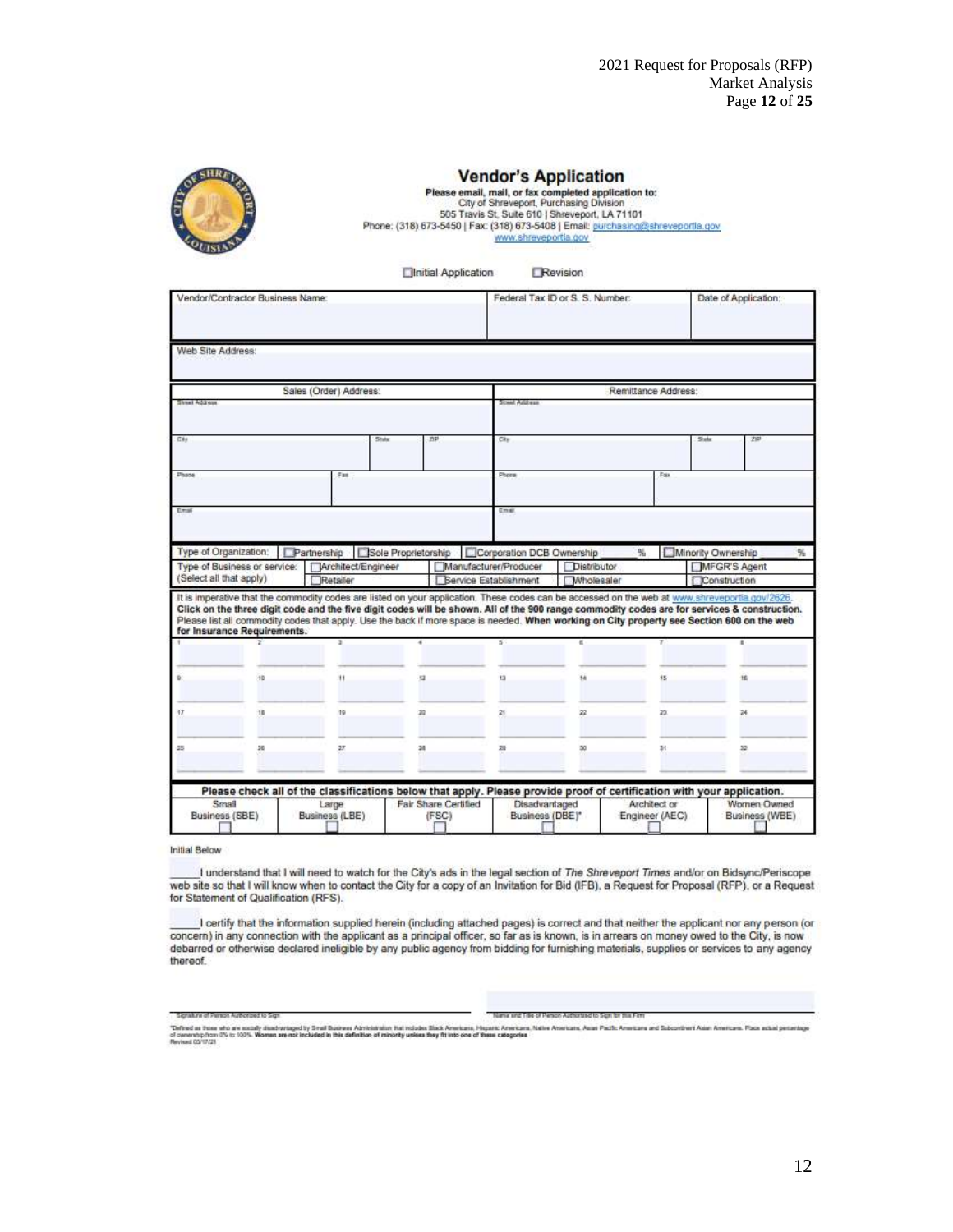| Person authorized to sign bids and contracts in your name<br>(If an agent, so specify): |       |       |     | Person authorized to sign bids and contracts in your name<br>(If an agent, so specify): |           |       |     |
|-----------------------------------------------------------------------------------------|-------|-------|-----|-----------------------------------------------------------------------------------------|-----------|-------|-----|
| Name                                                                                    | Title |       |     | Name                                                                                    | Title     |       |     |
| Street Address                                                                          |       |       |     | <b>Street Address</b>                                                                   |           |       |     |
| City                                                                                    |       | State | ZΡ  | City                                                                                    |           | State | ZIP |
| Phone                                                                                   | Fax   |       |     | Phone                                                                                   | Fao       |       |     |
| Email                                                                                   |       |       |     | Ernal                                                                                   |           |       |     |
| Person to contact on matters concerning bids and contracts:                             |       |       |     | Person to contact on matters concerning bids and contracts:                             |           |       |     |
|                                                                                         |       |       |     | Name                                                                                    |           |       |     |
| Street Address                                                                          |       |       |     | <b>Street Address</b>                                                                   |           |       |     |
| City                                                                                    |       | State | ZIP | City                                                                                    |           | State | ZIP |
| Phone                                                                                   | Fax   |       |     | Phone                                                                                   | Fax       |       |     |
| Email                                                                                   |       |       |     | Email                                                                                   |           |       |     |
| <b>Additional Contacts</b>                                                              |       |       |     |                                                                                         |           |       |     |
| Name                                                                                    | Tele  |       |     | Name                                                                                    | Title     |       |     |
| Street Address                                                                          |       |       |     | <b>Street Address</b>                                                                   |           |       |     |
| City                                                                                    |       | State | ZIP | City                                                                                    |           | State | ZIP |
| Phone                                                                                   | Fax   |       |     | Phone                                                                                   | <b>RD</b> |       |     |
| Email                                                                                   |       |       |     | Email                                                                                   |           |       |     |
| Name                                                                                    | Tris  |       |     | Name                                                                                    | Title     |       |     |
| <b>Street Address</b>                                                                   |       |       |     | <b>Street Address</b>                                                                   |           |       |     |
| City                                                                                    |       | State | ZP  | City                                                                                    |           | State | ZIP |
| Phone                                                                                   | Fax   |       |     | Phone                                                                                   | Fax       |       |     |
| Ernal                                                                                   |       |       |     | Ernal                                                                                   |           |       |     |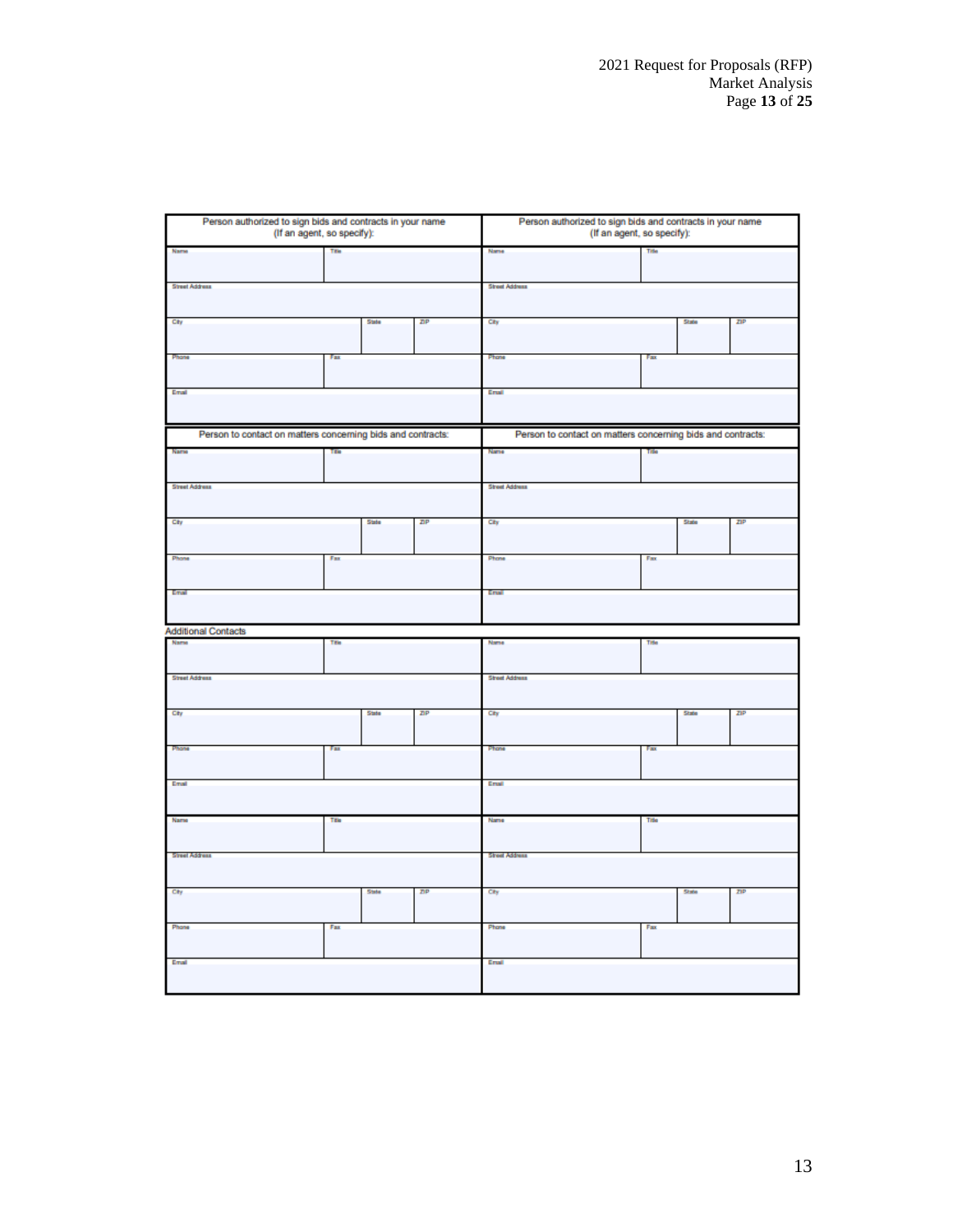

### **AFFIDAVIT**

#### **ATTESTING THAT ENTITY OR PERSON** DOES NOT OWN ADJUDICATED OR LIEN PROPERTY AND **DOES NOT OWE OUTSTANDING DEBT TO CITY**

\*\* This affidavit is submitted to document compliance with Shreveport City Code 26-211. \*\*

BEFORE ME, the undersigned Notary Public duly qualified and commissioned, came and appeared

| (Name)             | authorized representative of:                      |
|--------------------|----------------------------------------------------|
| (Business Name)    | with a Federal Tax Identification Number (EIN) of: |
| $(7\text{ns } 10)$ | and with a current email address of:               |
| (Email Address)    | who does hereby state as follows, to-wit:          |

- Business Entity or Person does not own any property which is adjudicated to the City of Shreveport, Louisiana or  $\mathbf{1}$ which has demolition liens, grass cutting liens, or any other Property Standards liens on it. For purposes of this subsection, the term "own" shall mean to be the last record owner of the property prior to a tax sale or adjudication.
- Business Entity or Person does not own more than twenty-five percent (25%) of a legal entity that owns any property  $\sigma$ which is adjudicated to the City or which has demolition liens, grass cutting liens, or any other Property Standards liens on it.
- 3 Business Entity or Person has paid all taxes, licenses, fees, fines and other charges which are outstanding and due to the City. E.g. false alarm fees, property standard fines, over-due water bills.
- Business Entity or Person will provide written notification to the City's Purchasing Agent no later than the next work day after any of the above statements becomes invalid.  $\overline{4}$
- 5 Upon request of the Purchasing Agent the City reserves the right to require a newly dated/issued Affidavit.

|                                                                                                          | BY:           |                                                    |                      |
|----------------------------------------------------------------------------------------------------------|---------------|----------------------------------------------------|----------------------|
|                                                                                                          |               | Printed Name:                                      |                      |
|                                                                                                          |               |                                                    | Title:               |
| <b>SWORN TO AND SUBSCRIBED BEFORE ME, this</b>                                                           |               | day of                                             | .20                  |
|                                                                                                          | Notary Public |                                                    |                      |
|                                                                                                          |               |                                                    |                      |
|                                                                                                          |               | Notary Identification Number or LA Bar Roll Number |                      |
|                                                                                                          |               |                                                    |                      |
| Mail original affidavit via U.S. mail to:                                                                | or            | Deliver via other carrier or hand-delivery to:     |                      |
| <b>Purchasing Division</b><br>P.O. Box 31109<br>Shreveport, LA 71130                                     |               | Purchasing Division<br>505 Travis St., Suite 610   | Shreveport, LA 71101 |
| Affidavit must be on file in the Purchasing Office before a contract, purchase order or check is issued. |               | ** Form Revised 05-17-2021 **                      |                      |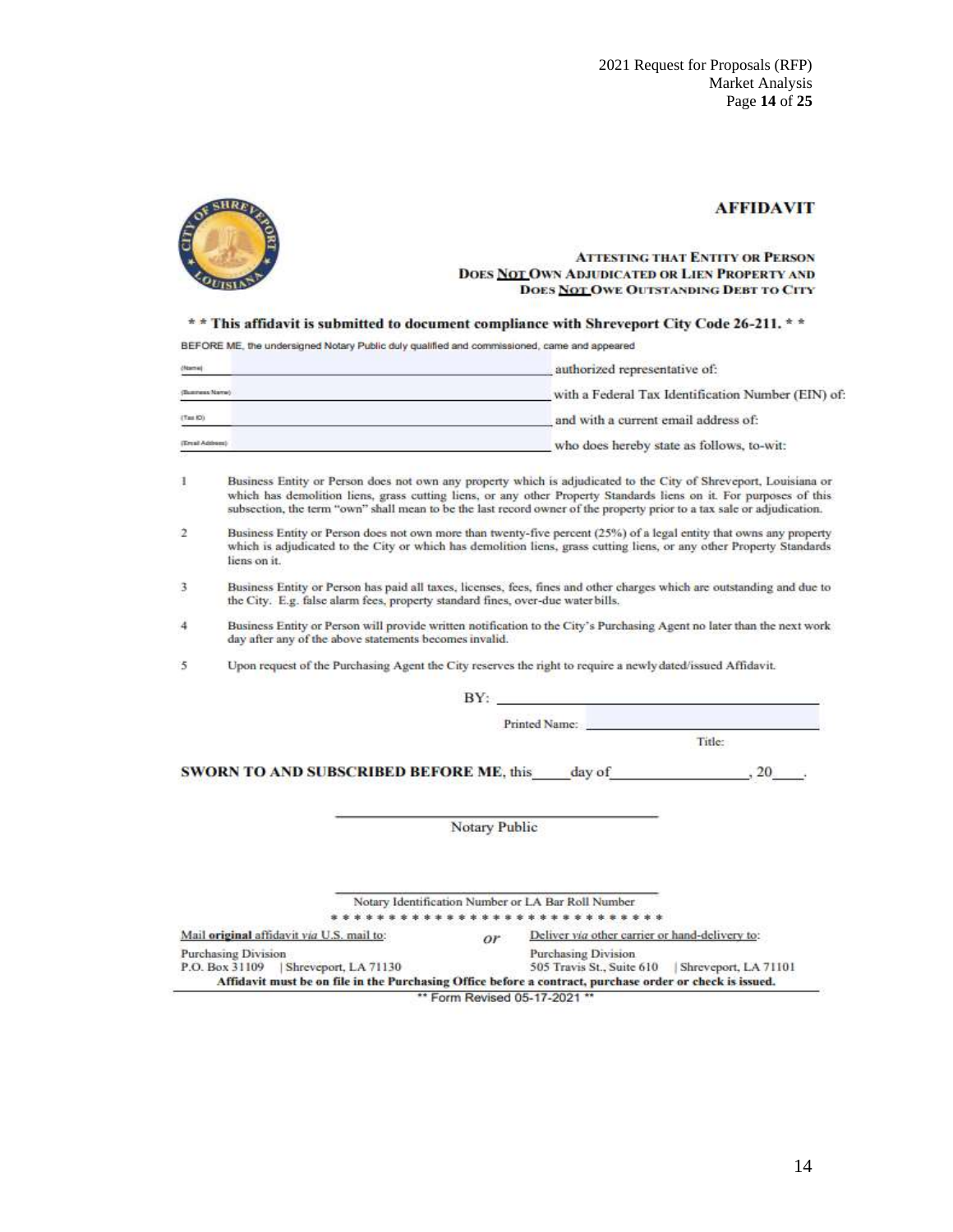|                                                      | Rev. October 2018)<br>Department of the Treasury<br>Internal Revenue Service                             | Go to www.irs.gov/FormW9 for instructions and the latest information.                                                                                                                                                                                                                                                                                                                                                                                                                                                                                                                                                                                                                                                                           | <b>Request for Taxpayer</b><br><b>Identification Number and Certification</b> |             |                                         |               |                          | Give Form to the<br>requester. Do not<br>send to the IRS.                                                                                                                                      |  |
|------------------------------------------------------|----------------------------------------------------------------------------------------------------------|-------------------------------------------------------------------------------------------------------------------------------------------------------------------------------------------------------------------------------------------------------------------------------------------------------------------------------------------------------------------------------------------------------------------------------------------------------------------------------------------------------------------------------------------------------------------------------------------------------------------------------------------------------------------------------------------------------------------------------------------------|-------------------------------------------------------------------------------|-------------|-----------------------------------------|---------------|--------------------------|------------------------------------------------------------------------------------------------------------------------------------------------------------------------------------------------|--|
|                                                      |                                                                                                          | 1 Name (as shown on your income tax return). Name is required on this line; do not leave this line blank.                                                                                                                                                                                                                                                                                                                                                                                                                                                                                                                                                                                                                                       |                                                                               |             |                                         |               |                          |                                                                                                                                                                                                |  |
|                                                      |                                                                                                          | 2 Business name/disregarded entity name, if different from above                                                                                                                                                                                                                                                                                                                                                                                                                                                                                                                                                                                                                                                                                |                                                                               |             |                                         |               |                          |                                                                                                                                                                                                |  |
| ಪ<br>Specific Instructions on page<br>Print or type. | following seven boxes.<br>Individual/sole proprietor or<br>single-member LLC<br>Other (see instructions) | 3 Check appropriate box for federal tax classification of the person whose name is entered on line 1. Check only one of the<br>C Corporation<br>Limited liability company. Enter the tax classification (C=C corporation, S=S corporation, P=Partnership)<br>Note: Check the appropriate box in the line above for the tax classification of the single-member owner. Do not check<br>LLC if the LLC is classified as a single-member LLC that is disregarded from the owner unless the owner of the LLC is<br>another LLC that is not disregarded from the owner for U.S. federal tax purposes. Otherwise, a single-member LLC that<br>is disregarded from the owner should check the appropriate box for the tax classification of its owner. | S Corporation                                                                 | Partnership | Trust/estate                            | code (if any) | instructions on page 3): | 4 Exemptions (codes apply only to<br>certain entities, not individuals; see<br>Exempt payee code if any)<br>Exemption from FATCA reporting<br>Applies to accounts mainteined putable the U.S.) |  |
|                                                      |                                                                                                          | 5 Address inumber, street, and apt. or suite no.) See instructions.                                                                                                                                                                                                                                                                                                                                                                                                                                                                                                                                                                                                                                                                             |                                                                               |             | Requester's name and address (optional) |               |                          |                                                                                                                                                                                                |  |
| <b>See</b>                                           | 6 City, state, and ZIP code<br>7 List account number(s) here (optional)                                  |                                                                                                                                                                                                                                                                                                                                                                                                                                                                                                                                                                                                                                                                                                                                                 |                                                                               |             |                                         |               |                          |                                                                                                                                                                                                |  |
| Part I                                               |                                                                                                          | <b>Taxpayer Identification Number (TIN)</b>                                                                                                                                                                                                                                                                                                                                                                                                                                                                                                                                                                                                                                                                                                     |                                                                               |             |                                         |               |                          |                                                                                                                                                                                                |  |
|                                                      |                                                                                                          | Enter your TIN in the appropriate box. The TIN provided must match the name given on line 1 to avoid<br>backup withholding. For individuals, this is generally your social security number (SSN). However, for a                                                                                                                                                                                                                                                                                                                                                                                                                                                                                                                                |                                                                               |             | Social security number                  |               |                          |                                                                                                                                                                                                |  |
|                                                      |                                                                                                          | resident alien, sole proprietor, or disregarded entity, see the instructions for Part I, later. For other                                                                                                                                                                                                                                                                                                                                                                                                                                                                                                                                                                                                                                       |                                                                               |             |                                         |               |                          |                                                                                                                                                                                                |  |
| TIN, later.                                          |                                                                                                          | entities, it is your employer identification number (EIN). If you do not have a number, see How to get a                                                                                                                                                                                                                                                                                                                                                                                                                                                                                                                                                                                                                                        |                                                                               |             | or                                      |               |                          |                                                                                                                                                                                                |  |
|                                                      |                                                                                                          | Note: If the account is in more than one name, see the instructions for line 1, Also see What Name and                                                                                                                                                                                                                                                                                                                                                                                                                                                                                                                                                                                                                                          |                                                                               |             | Employer identification number          |               |                          |                                                                                                                                                                                                |  |
|                                                      |                                                                                                          | Number To Give the Requester for guidelines on whose number to enter.                                                                                                                                                                                                                                                                                                                                                                                                                                                                                                                                                                                                                                                                           |                                                                               |             |                                         |               |                          |                                                                                                                                                                                                |  |
|                                                      |                                                                                                          |                                                                                                                                                                                                                                                                                                                                                                                                                                                                                                                                                                                                                                                                                                                                                 |                                                                               |             |                                         |               |                          |                                                                                                                                                                                                |  |
| Part II                                              | <b>Certification</b>                                                                                     |                                                                                                                                                                                                                                                                                                                                                                                                                                                                                                                                                                                                                                                                                                                                                 |                                                                               |             |                                         |               |                          |                                                                                                                                                                                                |  |
|                                                      | Under penalties of perjury, I certify that:                                                              |                                                                                                                                                                                                                                                                                                                                                                                                                                                                                                                                                                                                                                                                                                                                                 |                                                                               |             |                                         |               |                          |                                                                                                                                                                                                |  |
|                                                      |                                                                                                          | 1. The number shown on this form is my correct taxpayer identification number (or I am waiting for a number to be issued to me); and                                                                                                                                                                                                                                                                                                                                                                                                                                                                                                                                                                                                            |                                                                               |             |                                         |               |                          |                                                                                                                                                                                                |  |
|                                                      | no longer subject to backup withholding; and                                                             | 2. I am not subject to backup withholding because: (a) I am exempt from backup withholding, or (b) I have not been notified by the Internal Revenue<br>Service (IRS) that I am subject to backup withholding as a result of a failure to report all interest or dividends, or (c) the IRS has notified me that I am                                                                                                                                                                                                                                                                                                                                                                                                                             |                                                                               |             |                                         |               |                          |                                                                                                                                                                                                |  |
|                                                      |                                                                                                          | 3. I am a U.S. citizen or other U.S. person (defined below); and                                                                                                                                                                                                                                                                                                                                                                                                                                                                                                                                                                                                                                                                                |                                                                               |             |                                         |               |                          |                                                                                                                                                                                                |  |

4. The FATCA code(s) entered on this form (if any) indicating that I am exempt from FATCA reporting is correct.

Certification instructions. You must cross out item 2 above if you have been notified by the IRS that you are currently subject to backup withholding because you have failed to report all interest and dividends on your tax return. For real estate transactions, item 2 does not apply. For mortgage interest paid, acquisition or abandonment of secured property, cancellation of debt

| Sign | Signature of |
|------|--------------|
| Here | U.S. person  |

### **General Instructions**

Section references are to the Internal Revenue Code unless otherwise<br>noted.

Future developments. For the latest information about developments<br>related to Form W-9 and its instructions, such as legislation enacted<br>after they were published, go to www.irs.gov/FormW9.

#### **Purpose of Form**

An individual or entity (Form W-9 requester) who is required to file an Financial relationship to the IRS must obtain your correct taxpayer<br>identification number (TIN) which may be your social security number<br>(SSN), individual taxpayer identification number (ITIN), adoption taxpayer identification number (ATIN), or employer identification number<br>(EIN), to report on an information return the amount paid to you, or other amount reportable on an information return. Examples of information returns include, but are not limited to, the following.

· Form 1099-INT (interest earned or paid)

. Form 1099-DIV (dividends, including those from stocks or mutual funds)

· Form 1099-MISC (various types of income, prizes, awards, or gross proceeds)

. Form 1099-B (stock or mutual fund sales and certain other transactions by brokers)

. Form 1099-S (proceeds from real estate transactions)

Date >

- · Form 1099-K (merchant card and third party network transactions)
- · Form 1098 (home mortgage interest), 1098-E (student loan interest), 1098-T (tuition)
- · Form 1099-C (canceled debt)

· Form 1099-A (acquisition or abandonment of secured property)

Use Form W-9 only if you are a U.S. person (including a resident alien), to provide your correct TIN.

If you do not return Form W-9 to the requester with a TIN, you might<br>be subject to backup withholding. See What is backup withholding, later.

Cat. No. 10231X

Form W-9 (Rev. 10-2018)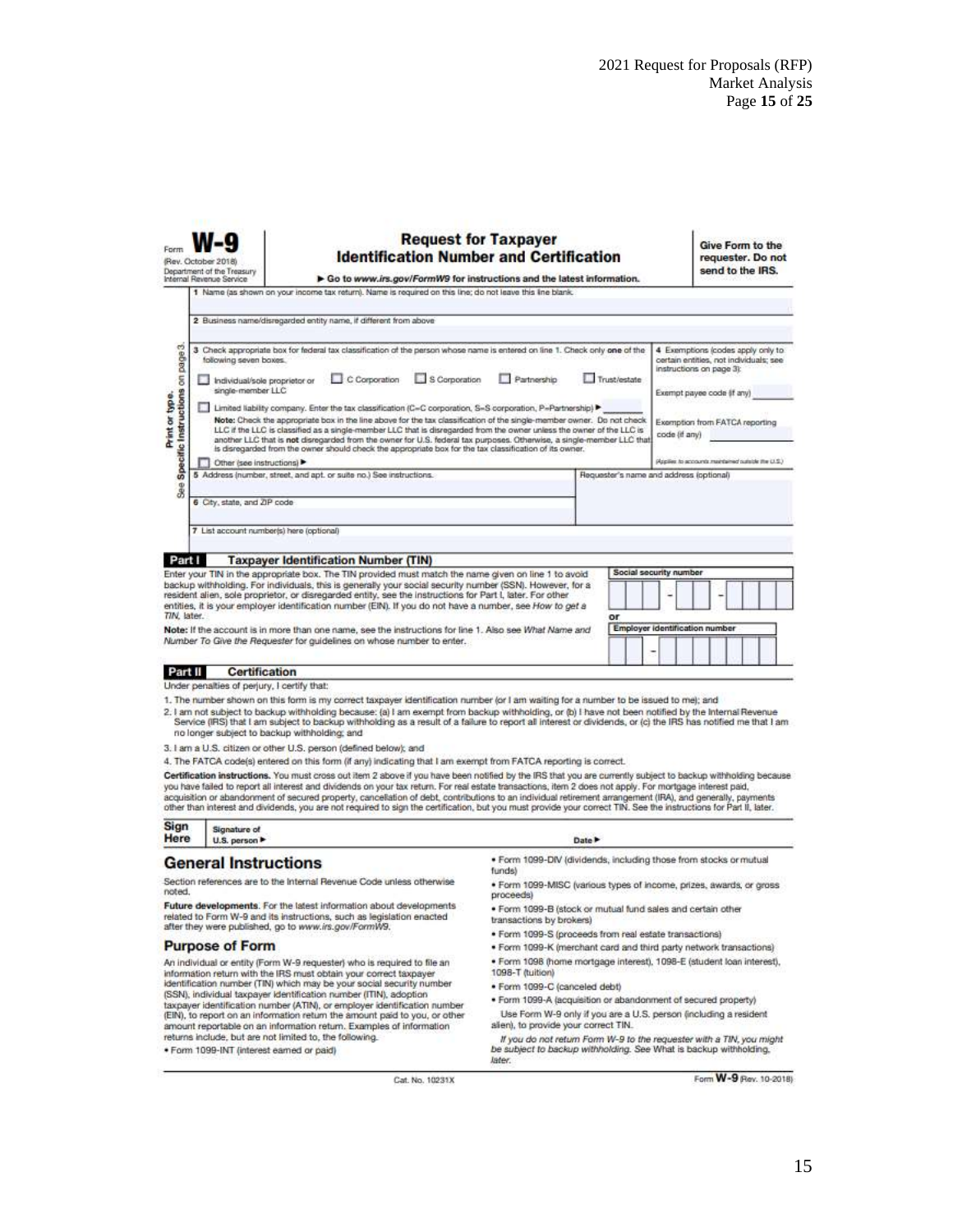2021 Request for Proposals (RFP) Market Analysis Page **16** of **25**

# AUTHORIZING RESOLUTION

|                                                                                                                                                                                                                                                            |        |                                                                                                                                  | domiciled                                                                                                                                                                                                                                    |
|------------------------------------------------------------------------------------------------------------------------------------------------------------------------------------------------------------------------------------------------------------|--------|----------------------------------------------------------------------------------------------------------------------------------|----------------------------------------------------------------------------------------------------------------------------------------------------------------------------------------------------------------------------------------------|
| Name of Organization:<br>Be it resolved by the Board of Directors or<br>$\prime$<br>do any and all things necessary to execute the contracts and/or agreement on behalf of this<br>That I,<br>modified, and remains in full force and effect on this date. |        |                                                                                                                                  |                                                                                                                                                                                                                                              |
| in                                                                                                                                                                                                                                                         |        | that                                                                                                                             | is hereby                                                                                                                                                                                                                                    |
|                                                                                                                                                                                                                                                            |        |                                                                                                                                  |                                                                                                                                                                                                                                              |
|                                                                                                                                                                                                                                                            |        |                                                                                                                                  | authorized to sign any and all contracts and/or agreements with the City of Shreveport and to                                                                                                                                                |
|                                                                                                                                                                                                                                                            |        |                                                                                                                                  |                                                                                                                                                                                                                                              |
| corporation.                                                                                                                                                                                                                                               |        |                                                                                                                                  |                                                                                                                                                                                                                                              |
|                                                                                                                                                                                                                                                            |        |                                                                                                                                  |                                                                                                                                                                                                                                              |
|                                                                                                                                                                                                                                                            |        | $\overline{\phantom{a}}$ , and the set of $\overline{\phantom{a}}$ , and $\overline{\phantom{a}}$ , and $\overline{\phantom{a}}$ |                                                                                                                                                                                                                                              |
|                                                                                                                                                                                                                                                            | (Name) |                                                                                                                                  | (Position of Authority)                                                                                                                                                                                                                      |
|                                                                                                                                                                                                                                                            |        |                                                                                                                                  | herby certify that the above and foregoing resolution is a true and correct copy of a resolution of the Board of Directors<br>was present. This resolution has been entered into the records of this organization, has not been rescinded or |
|                                                                                                                                                                                                                                                            |        |                                                                                                                                  |                                                                                                                                                                                                                                              |
|                                                                                                                                                                                                                                                            |        |                                                                                                                                  |                                                                                                                                                                                                                                              |
| <b>WITNESSES:</b>                                                                                                                                                                                                                                          |        |                                                                                                                                  |                                                                                                                                                                                                                                              |
|                                                                                                                                                                                                                                                            |        |                                                                                                                                  |                                                                                                                                                                                                                                              |
|                                                                                                                                                                                                                                                            |        | Signature:                                                                                                                       |                                                                                                                                                                                                                                              |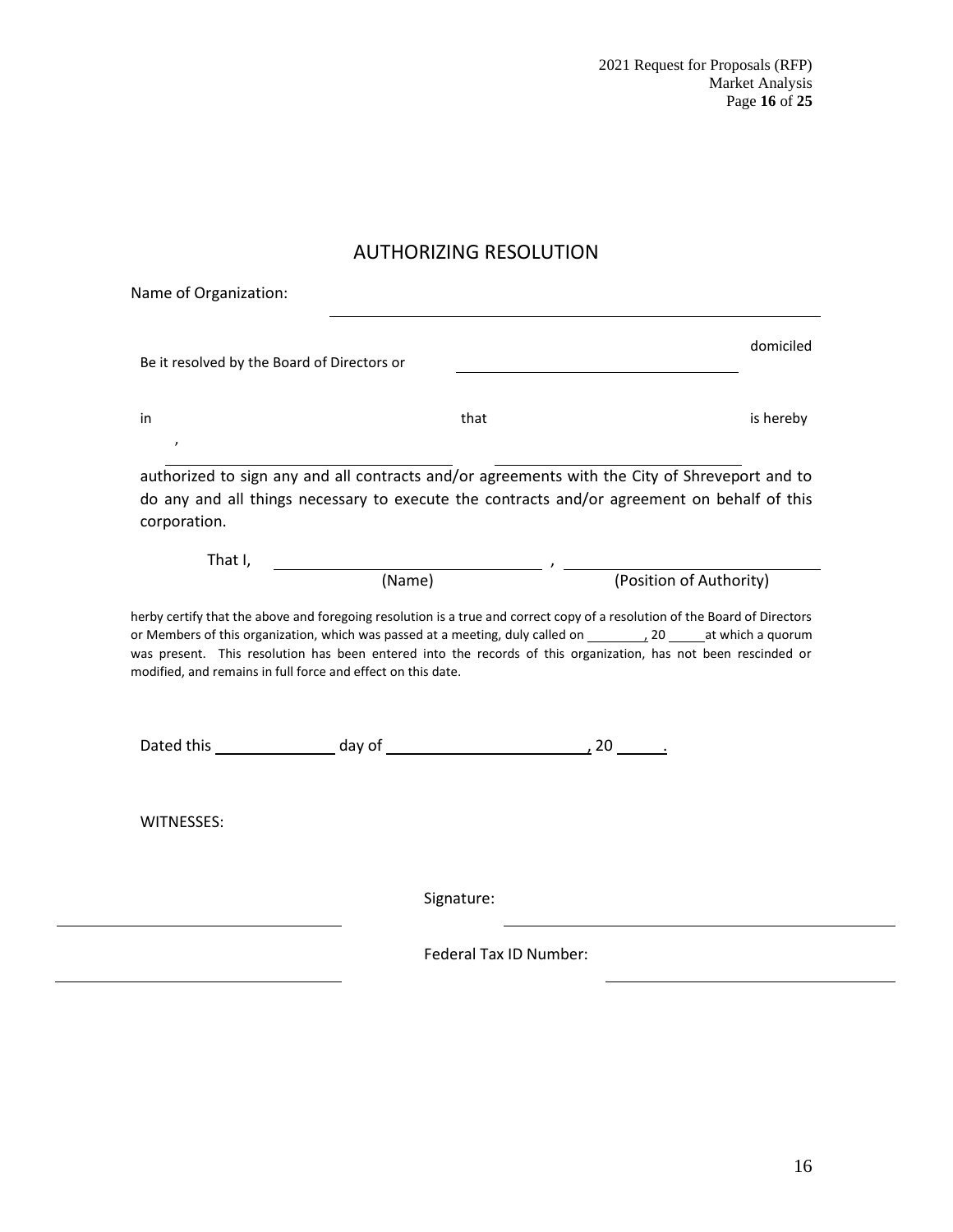| <b>CERTIFICATE OF INSURANCE</b> |                                                                                                                                                                                                                                                        |                                                            |                                                   |                                      |               | <b>City of Shreveport</b>       |                              |
|---------------------------------|--------------------------------------------------------------------------------------------------------------------------------------------------------------------------------------------------------------------------------------------------------|------------------------------------------------------------|---------------------------------------------------|--------------------------------------|---------------|---------------------------------|------------------------------|
| <b>INSURED:</b>                 | THIS IS TO CERTIFY THAT POLICIES OF INSURANCE ARE IN FORCE AS LISTED BELOW, SUBJECT TO THE TERMS AND CONDITIONS THEREOF                                                                                                                                |                                                            |                                                   |                                      |               |                                 | A. M.                        |
|                                 |                                                                                                                                                                                                                                                        |                                                            |                                                   | <b>COMPANIES AFFORDING COVERAGE</b>  |               |                                 | <b>BEST</b><br><b>RATING</b> |
|                                 |                                                                                                                                                                                                                                                        | <b>COMPANY A</b>                                           |                                                   |                                      |               |                                 |                              |
|                                 |                                                                                                                                                                                                                                                        | <b>COMPANY B</b>                                           |                                                   |                                      |               |                                 |                              |
|                                 |                                                                                                                                                                                                                                                        | <b>COMPANY C</b>                                           |                                                   |                                      |               |                                 |                              |
|                                 |                                                                                                                                                                                                                                                        | <b>COMPANY D</b>                                           |                                                   |                                      |               |                                 |                              |
|                                 |                                                                                                                                                                                                                                                        | <b>COMPANY E</b>                                           |                                                   |                                      |               |                                 |                              |
|                                 | THIS CERTIFICATE OF INSURANCE NEITHER AFFIRMATIVELY NOR NEGATIVELY AMENDS, EXTENDS, OR ALTERS THE COVERAGES AFFORDED BY THE POLICIES SHOWN BELOW,<br>BUT THE COVERAGES SHOWN BELOW MEET THE CITY CONTRACT SPECIFICATIONS EXCEPT AS SPECIFICALLY NOTED. |                                                            |                                                   |                                      |               |                                 |                              |
|                                 | <b>TYPE OF INSURANCE</b>                                                                                                                                                                                                                               | POLICY NUM-<br><b>BER</b>                                  | POLICY EF-<br><b>FECTIVE</b><br>(MM/DD/YY)        | POLICY EXPIRATION<br>DATE (MM/DD/YY) |               | <b>LIMITS</b>                   |                              |
|                                 | <b>GENERAL LIABILITY</b>                                                                                                                                                                                                                               |                                                            |                                                   |                                      |               | GENERAL<br><b>AGGREGATE</b>     |                              |
|                                 | COMMERCIAL GENERAL                                                                                                                                                                                                                                     |                                                            |                                                   |                                      |               | <b>PRODUCTS</b>                 |                              |
|                                 | <b>LIABILITY</b><br>CLAIM                                                                                                                                                                                                                              |                                                            |                                                   |                                      |               | COMP/OP AGG<br><b>PERSONAL</b>  |                              |
|                                 | OCCUR<br>s<br>MADE                                                                                                                                                                                                                                     | Coverage included for XCU hazards                          |                                                   | Ye<br>s                              | No            | & ADV IN-<br><b>JURY</b>        | \$                           |
|                                 | <b>OWNER'S &amp; CONTRACTOR'S</b>                                                                                                                                                                                                                      | Policies endorsed for mandatory 30 day notice              |                                                   | Υø                                   |               | <b>EACH OCCUR</b>               |                              |
|                                 | PROT                                                                                                                                                                                                                                                   | provision                                                  |                                                   | s.<br>Υe                             | $\alpha$      | RENCE<br><b>FIRE DAMAGE</b>     | ٠                            |
|                                 |                                                                                                                                                                                                                                                        | Policy endorsed for Subrogation Waiver                     | Policy endorsed to specify the Cty of Shreveport  | s                                    | $\alpha$      | (Any one fire)<br>MED EXP (Any  |                              |
|                                 |                                                                                                                                                                                                                                                        | as an additional insured                                   |                                                   | Ye<br>÷                              | ó             | one person)                     | ъ                            |
|                                 | AUTOMOBILE LIABILITY                                                                                                                                                                                                                                   |                                                            |                                                   |                                      |               | <b>COMBINED</b>                 | \$                           |
|                                 | ANY AUTO                                                                                                                                                                                                                                               |                                                            |                                                   |                                      |               | SINGLE UNIT                     |                              |
|                                 | ALL OWNED AUTOS                                                                                                                                                                                                                                        |                                                            |                                                   |                                      |               | BODILY INJURY                   | \$                           |
|                                 | SCHEDULED AUTOS                                                                                                                                                                                                                                        |                                                            |                                                   |                                      |               | (Per person)                    |                              |
|                                 | <b>HIRED AUTOS</b>                                                                                                                                                                                                                                     |                                                            |                                                   |                                      |               | BODILY INJURY                   |                              |
|                                 | NON-OWNED AUTOS                                                                                                                                                                                                                                        | Policies endorsed for mandatory 30 day notice              |                                                   |                                      |               | (Per accident)                  | \$                           |
|                                 |                                                                                                                                                                                                                                                        | provision                                                  |                                                   | Υë                                   | $\Omega$      |                                 |                              |
|                                 |                                                                                                                                                                                                                                                        | Policy endorsed for Subrogation Waiver                     |                                                   |                                      | $\alpha$      | PROPERTY<br><b>DAMAGE</b>       | \$.                          |
|                                 |                                                                                                                                                                                                                                                        | as an additional insured                                   | Policy endorsed to specify the City of Streveport | Ye                                   | 'N<br>ö       |                                 |                              |
|                                 | <b>GARAGE LIABILITY</b>                                                                                                                                                                                                                                |                                                            |                                                   |                                      |               | AUTO ONLY-EA<br><b>ACCIDENT</b> | s                            |
|                                 | ANY AUTO                                                                                                                                                                                                                                               | Policies endorsed for mandatory 30 day notice              |                                                   |                                      |               | OTHER THAN                      |                              |
|                                 |                                                                                                                                                                                                                                                        | provision                                                  |                                                   | Ye                                   | o<br>'N       | AUTO ONLY<br>EACH ACCI-         | ъ                            |
|                                 |                                                                                                                                                                                                                                                        | Policy endorsed for Subrogation Waiver                     | Policy endorsed to specify the City of Shreveport | s.<br>Υø                             | $\Omega$      | DENT                            |                              |
|                                 |                                                                                                                                                                                                                                                        | as an additional insured                                   |                                                   | ÷                                    | $\alpha$      | <b>AGGREGATE</b>                |                              |
|                                 | <b>EXCESS LIABILITY</b>                                                                                                                                                                                                                                |                                                            |                                                   |                                      |               |                                 |                              |
|                                 |                                                                                                                                                                                                                                                        | Policies endorsed for mandatory 30 day notice<br>provision |                                                   | s                                    | $\alpha$      | <b>EACH OCCUM</b><br>RENCE      | ъ                            |
|                                 | UMBRELLA FORM                                                                                                                                                                                                                                          | Policy endorsed for Subrogation Waiver                     |                                                   | Υe                                   |               | <b>AGGREGATE</b>                | ъ                            |
|                                 | OTHER THAN UMBRELLA                                                                                                                                                                                                                                    |                                                            | Policy endorsed to specify the City of Shreveport | s.<br>Ye                             | $\alpha$<br>w |                                 | s                            |
|                                 | FORM                                                                                                                                                                                                                                                   | as an additional insured                                   |                                                   | s                                    | ö             |                                 |                              |
|                                 | WORKER'S COMPENSATION AND<br>EMPLOYER'S LIABILITY                                                                                                                                                                                                      |                                                            |                                                   |                                      |               | STATU-<br><b>TORY</b>           |                              |
|                                 |                                                                                                                                                                                                                                                        | Policies endorsed for mandatory 30 day notice              |                                                   |                                      |               | LIMITS<br><b>EACH ACC</b>       | ъ                            |
|                                 | This Worker's Compensation Policy pro-                                                                                                                                                                                                                 | provision                                                  |                                                   |                                      | $\alpha$      | <b>DENT</b>                     |                              |
|                                 | vides coverage for all members of the                                                                                                                                                                                                                  |                                                            |                                                   | Ye                                   | N             | <b>DISEASE-</b><br>POLICY LIMIT | s                            |
|                                 | insured organization, including an employer,<br>a sole proprietor, a partner or bona fide<br>officer of the organization and all employ-<br>教育生                                                                                                        | Policy endorsed for Subrogation Walver.                    |                                                   |                                      |               | DISEASE-EACH<br>EMPLOYEE        | \$                           |
|                                 | <b>OTHER</b>                                                                                                                                                                                                                                           |                                                            |                                                   |                                      |               |                                 | s                            |
|                                 | DESCRIPTION OF OPERATIONS/LOCATIONS/VEHICLES/SPECIAL ITEMS:                                                                                                                                                                                            |                                                            |                                                   |                                      |               |                                 |                              |
|                                 |                                                                                                                                                                                                                                                        |                                                            |                                                   |                                      |               |                                 |                              |
|                                 |                                                                                                                                                                                                                                                        |                                                            |                                                   |                                      |               |                                 |                              |
|                                 |                                                                                                                                                                                                                                                        |                                                            |                                                   |                                      |               |                                 |                              |
|                                 | <b>CERTIFICATE HOLDER:</b>                                                                                                                                                                                                                             | SIGNA-<br>TURE:                                            |                                                   |                                      |               |                                 |                              |
|                                 | City of Shreveport                                                                                                                                                                                                                                     | NAME:                                                      |                                                   |                                      |               |                                 |                              |
|                                 | P.O. Box 31109                                                                                                                                                                                                                                         |                                                            |                                                   |                                      |               |                                 |                              |
|                                 | Shreveport, LA 71130                                                                                                                                                                                                                                   | MAILING AD-<br>DRESS:                                      |                                                   |                                      |               | DATE:                           |                              |
|                                 |                                                                                                                                                                                                                                                        | CITY/SATE/                                                 |                                                   |                                      |               |                                 |                              |
|                                 |                                                                                                                                                                                                                                                        | ZIP:                                                       |                                                   |                                      |               |                                 |                              |
|                                 |                                                                                                                                                                                                                                                        | PHONE                                                      |                                                   |                                      |               |                                 |                              |
|                                 |                                                                                                                                                                                                                                                        |                                                            |                                                   |                                      |               |                                 |                              |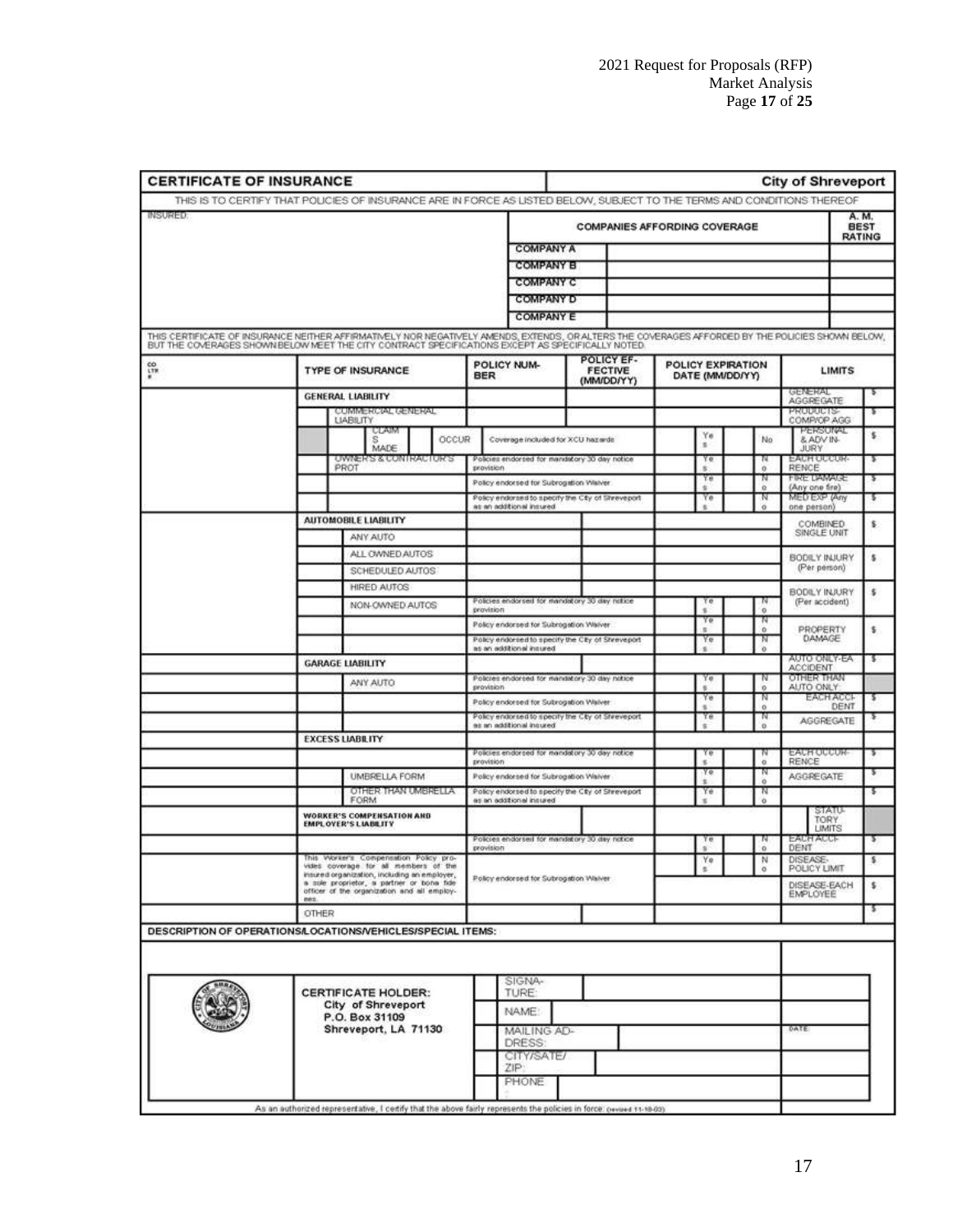# **City of Shreveport FELONY CONVICTION STATEMENT**

This document should be furnished with your proposal. Failure to submit at the specified time may result in the proposal being declared as non-responsive.

Bid Number: \_\_\_\_\_\_\_\_\_\_

## **By signing this document in accordance with La. R.S. 38:2227, the appearer, as a proposer on the above project, does hereby attest that:**

- 1.0 No sole proprietor or individual partner, incorporator, director, manager, officer, organizer, or member who has a minimum of a ten percent (10%) ownership in the bidding entity named below has been convicted of, or has entered a plea of guilty or nolo contendere to any of the following state crimes or equivalent federal crimes:
- 1.1 Public bribery (R.S. 14:118) 1.2 Extortion (R.S. 14:66)
- 1.3 Corrupt influencing (R.S. 14:120) 1.4 Money laundering (R.S. 14:23)
- 2.0 Within the past five years from the project proposal date, no sole proprietor or individual partner, incorporator, director, manager, officer, organizer, or member who has a minimum of a ten percent (10%) ownership in the proposing entity named below has been convicted of, or has entered a plea of guilty or nolo contendere to any of the following state crimes or equivalent federal crimes, during the solicitation or execution of a contract or proposal awarded pursuant to the provisions of Chapter 10 of Title 38 of the Louisiana Revised Statutes:

| 2.1 | Theft (R.S. 14:67)                        | $2.2\phantom{0}$ | Identity Theft $(R.S. 14:67.16)$              |
|-----|-------------------------------------------|------------------|-----------------------------------------------|
| 2.3 | Theft of a business record (R.S.14:67.20) | 2.4              | False accounting (R.S. 14:70)                 |
| 2.5 | Issuing worthless checks (R.S. 14:71)     | 2.6              | Bank fraud (R.S. 14:71.1)                     |
| 2.7 | Forgery (R.S. 14:72)                      | 2.8              | Contractors; misapplication of payments (R.S. |
| 2.9 | Malfeasance in office (R.S. 14:134)       |                  | 14:202)                                       |

If evidence is submitted substantiating that a false attestation has been made and the project must be readvertised or the contract cancelled, the awarded entity making the false attestation shall be responsible to the public entity for the cost of rebidding, additional costs due to increased cost of proposal and any and all delay costs due to the readvertisement or cancellation of the contract.

## **And, executes this document as:**

| Address:<br><u> 1989 - Andrea State Barbara, política establecera en la contrada de la contrada de la contrada de la contrada</u> |                     |            |
|-----------------------------------------------------------------------------------------------------------------------------------|---------------------|------------|
|                                                                                                                                   |                     |            |
| By:                                                                                                                               |                     |            |
| Signature of Authorized Owner or Representative                                                                                   | Title               | Date       |
| Print Name:<br><u> 1980 - Jan Stein Berlin, amerikan berlin bes</u>                                                               | Email Address:      |            |
| Fax to: 318-673-5408                                                                                                              | <b>OR</b> Email to: | (12-05-17) |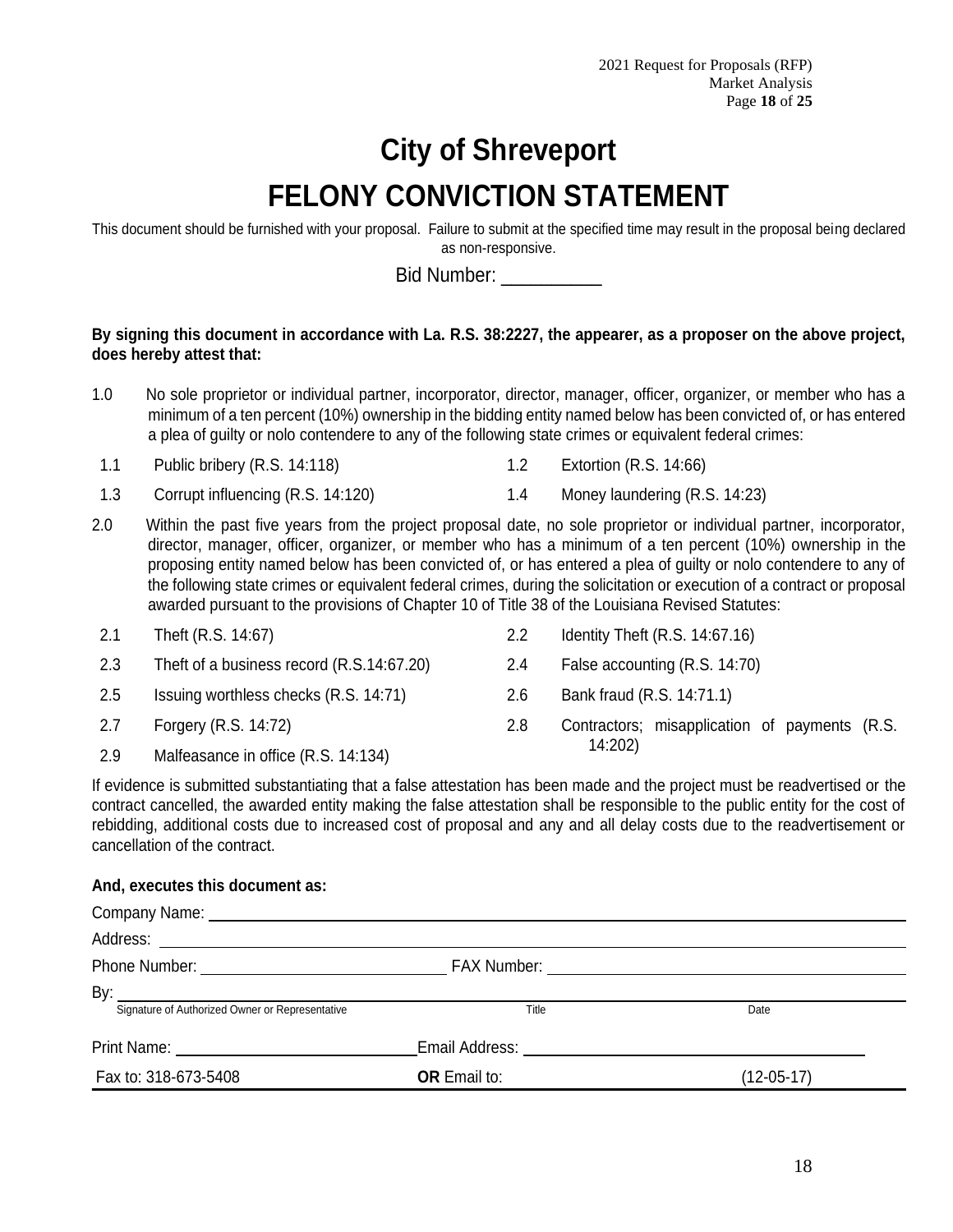## **CITY OF SHREVEPORT**

#### **Section 40**-**Fair Share Requirements (Revised 11-10-2020)**

Applies to IFB, RFP, RFS, and RFQ Documents except when a Commodity Purchase or if for the Airport.

- 1.0 **DEFINITIONS**
- 1.1 **Bid**-shall mean bid for IFBs, proposal for RFPs, and quote for RFQs.
- 1.2 **Contractor**-shall mean prime contractor for IFBs, RFPs, and RFQs. For RFSs, **Contractor** shall mean Prime Consultant.
- 1.3 **Offeror**-shall mean a person who submits an RFP.
- 1.4 **Subcontractor**-shall mean subcontractor for IFBs, and RFQs. For RFSs, Subcontractor shall mean Sub consultant.
- 1.5 **FSC**-is Fair Share Certified (specific to City-Funded Projects and included in the Fair Share computation). **Fair Share Certification applications may be obtained as follows:**
- 1.6 Contact Jeanetta Scott... 318-673-5060
- 1.6.1 Fair Share Office
- 1.6.2 505 Travis Street, Suite 260
- 1.6.3 Shreveport, LA 71101
- 1.6.4 FSC Application Affidavits maybe downloaded at::

http://www.shreveportla.gov/fair\_share/pdf/Fairshare\_download.pdf

- 1.7 **DBE-is** Disadvantaged Business Enterprise (specific to Federally-funded Projects generally FAA, DOTD or FTA projects).
- 1.8 **S/DBE**-is Small Disadvantaged Business Enterprise (again, specific to Federally-Funded Projects a group that is defined by the Government as "presumptively disadvantaged" by provisions of CFR 49).DBE **applications may be obtained as follows:** http://www8.dotd.louisiana.gov/UCP/UCPdownloads.aspx
- 1.9 MBE-is Minority Business Enterprise. The designation of MBE is obtained through the submission of a Vendor's Application that can be obtained through the Purchasing Office. Vendor Applications may be downloaded at: http://www.shreveportla.gov/bid/section800.htm
- 2.0 PURPOSE OF THE PROGRAM
- 2.1 The City of Shreveport has implemented this program to ensure that their construction and service contracts provide employment and growth opportunities for small disadvantaged businesses.
- 2.2 Therefore, when the goal has not been met, prime contractors are required to submit proof showing that good faith efforts have been made to contract with FSC, S/DBE or DBE subcontractors.
- 2.3 All efforts must be documented.
- 2.4 Direct commodity purchases made by the City are exempt from the program.
- 3.0 FAIR SHARE CONTRACT CLAUSES
- 3.1 The following Fair Share Contract Clauses and Good Faith Effort Requirements are only a small part of the Fair Share Program.
- 3.1.1 The Fair Share Program full text and forms that will be needed are posted in the Purchasing Office, or available upon request, or available on our web site at www.shreveportla.gov, and are incorporated by reference in all solicitation documents with the same force and effect as if set forth in full text.
- 3.1.2 ANY DEVIATIONS FROM THE FAIR SHARE REQUIREMENTS LISTED HEREIN MUST BE CLEARLY IDENTIFIED WITH EACH SOLICITATION RESPONSE.
- 3.1.3 PLEASE CALL THE FAIR SHARE OFFICE AT (318) 673-5060 OR THE PURCHASING DIVISION AT (318) 673-5450 IF YOU HAVE ANY QUESTIONS.
- 3.2 Prompt Payment Clause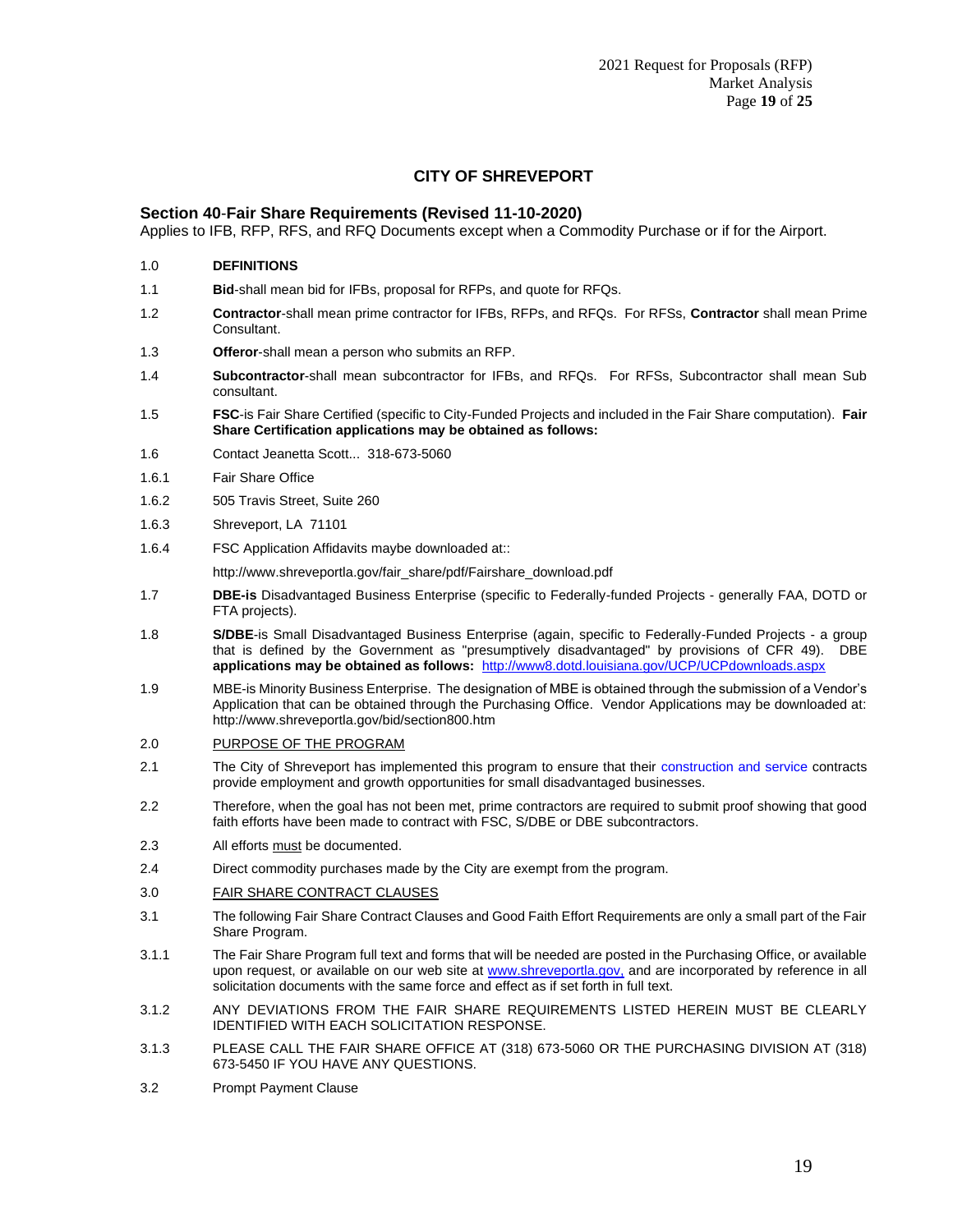- 1.1.1 The City of Shreveport will, after acceptance of goods or services and the receipt of a proper invoice from the contractor, process request for payment, said payment to be paid within thirty (30) days.
- 1.1.2 Prime contractors shall then be required to ensure payment is made to any designated small or disadvantaged business (subcontractors), within fifteen (15) business days of receipt of payment to the prime contractor from the City.
- 1.1.3 Upon satisfactory completion of a contract, the City and/or prime contractor will ensure that any retainage payments are returned within thirty (30) business days.
- 1.1.4 Failure to comply with the terms of this requirement may be grounds for termination of the contract by the City.

#### 1.2 Affirmative Action Clause

- 1.2.1 The contractor, sub recipient, or subcontractor shall not discriminate on the basis of race, color, national origin, or sex in the performance of this contract.
- 1.2.2 The contractor shall carry out applicable requirements of the appropriate funding guidelines for each contract. Failure by the contractor to carry out these requirements is a material breach of the contract which may result in the termination of this contract or such other remedy as the City deems appropriate.

#### 1.3 **Participation of Small Disadvantaged Business Concerns**

- 1.3.1 It is the policy of the City of Shreveport that all prime contractors and service providers utilize qualifying small disadvantaged business concerns.
- 1.3.2 The City has set a goal of 25% for participation of these said business concerns in all City-let contracts and/or purchases.
- 1.3.3 Specific goals are set on federally funded contracts as determined by the regulating federal agency and language to that effect shall be included in those contracts.
- 1.3.4 Failure by a contractor or service provider to include these designated businesses could constitute breach of contract and result in remedial action.
- 1.3.4.1 Assurance of utilization of FSC, S/DBE, and DBE subcontractors is given through FSC FORM 4, Letter of Intent.

#### 1.4 **Subcontractor Payment Certification**

- 1.4.1 Every contract by the City for the performance of work will contain a provision requiring the prime contractor to certify in writing that all subcontractors and suppliers have been paid for work and materials from previous progress payments received (less any retainage) by the prime contractor prior to receipt of any further progress payments.
- 1.4.2 In the event a contractor is unable to pay subcontractors or suppliers until it has received a progress payment from the City, the prime contractor shall pay all subcontractors or suppliers funds due, from said progress payments within forty-eight hours of receipt of payment from the City.
- 1.4.3 During the contract and upon completion of the contract, the City may request documentation to certify payments to subcontractors or suppliers. This provision in no way creates any contractual relationship between any subcontractor and the City or any liability on the City for the contractor=s failure to make timely payment to the subcontractor.
- 1.5 Fair Share Certified (FSC), S/DBE or DBE PARTICIPATION-GOOD FAITH EFFORT REQUIREMENTS
- 1.6 PRE-BID EFFORTS REQUIRED REGARDING S/DBEs or DBEs
- 1.7 Bidders are **required** to contact, and make good faith efforts to contract with City and Louisiana Unified Certification Program (LAUCP) Certified FSC, S/DBE or DBE firms for each division of work identified in these documents which will be performed by a subcontractor.
- 1.8 A list of FSC, S/DBE or DBE contractors specializing in the divisions of work identified for subcontracting on this project can be found at the following Web Sites…City Projects: http://www.shreveportla.gov/Forms/Fairshare/index.asp Federal Projects: http://www8.dotd.louisiana.gov/ucp/
- 1.9 These requirements are contractual obligations and are included in all contracts.
- 1.10 Failure to comply may result in a finding of breach of the contract, disqualification of the bidder to bid on future contracts, or a claim for damages.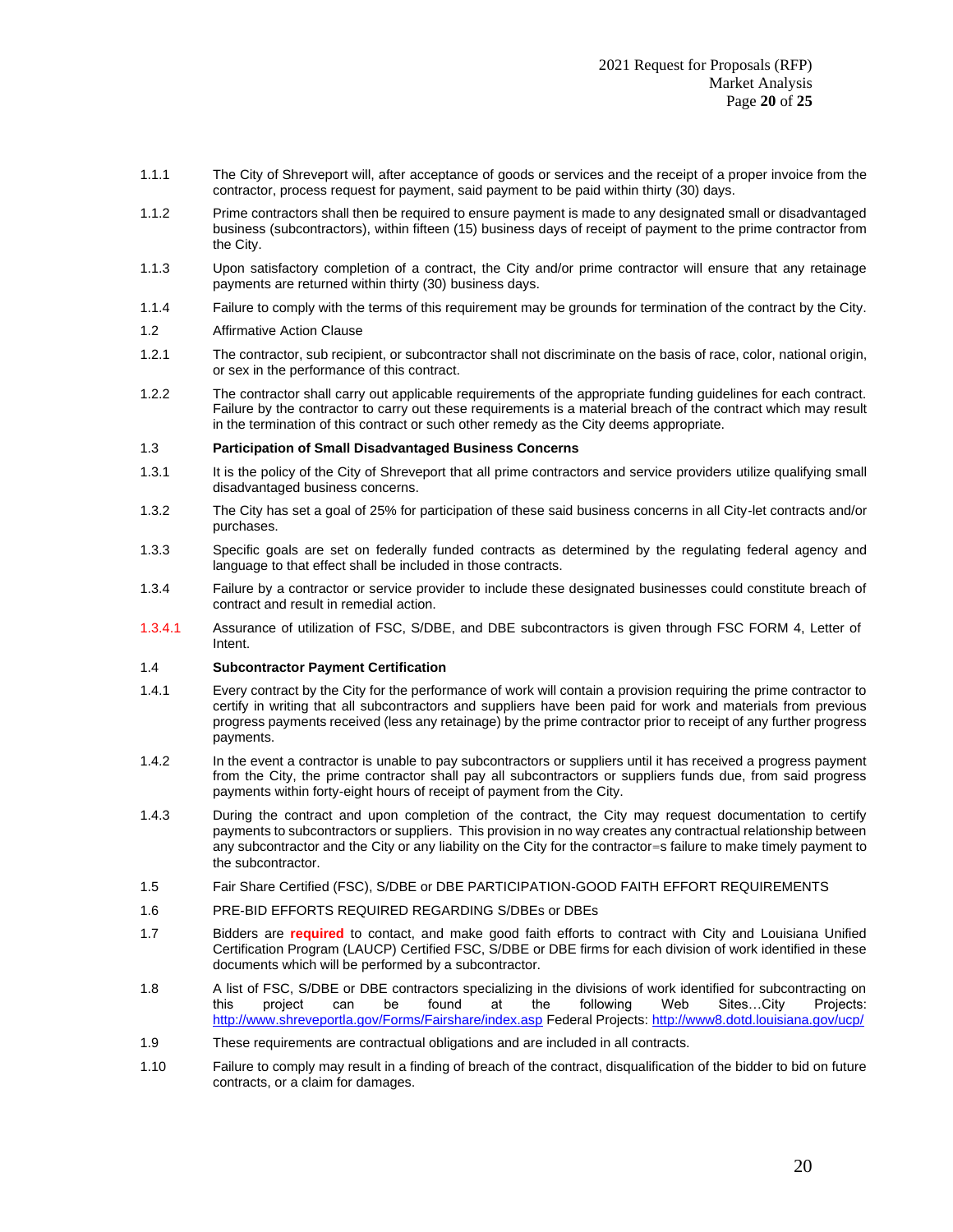#### 1.1 Who to contact

- 1.1.1 For each division of work identified in these documents that will be performed by a subcontractor, Bidders must contact:
- 1.1.2 Every FSC, S/DBE or DBE firm that attended the pre-bid meeting (if one was held) which specializes in a division of work that will be subcontracted, and
- 1.1.3 In addition to the above, a minimum of five (5) other FSC, S/DBE or DBE firms.
- 1.1.4 If there are less than 5 firms listed for a particular division of work, all of the subcontractors in that division must be contacted.

#### 1.2 When to contact

- 1.2.1 All Bidders must provide project information to FSC, S/DBE, or DBE firms in sufficient time to permit the firm to have an equal opportunity to compete for work that the successful bidder will subcontract together with the date and time that subcontractor's bids are due.
- 1.2.2 The first documented contact with each FSC, S/DBE, or DBE firm must be at least seven (7) working days before bid opening.
- 1.3 How to contact
- 1.3.1 First contact: Bidders shall contact FSC, S/DBE or DBE subcontractors by letter or fax to advise them of potential subcontracting opportunities.
- 1.3.2 Follow-up: Bidders shall follow up with telephone calls to each FSC, S/DBE, or DBE firm contacted to determine if a bid will be submitted or if further information is required.
- 1.3.3 A firm need not be contacted if that firm responds to the first contact with a statement that the firm will not bid on this project.
- 1.4 What information must be provided
- 1.4.1 **The apparent lowest construction/service provider bidder shall be required to complete/submit Fair Share Forms 1 through 4 within 72 hours after notification. If additional information is needed, it must be turned in within 24 hours or the bid will be declared as non-responsive when additional time is not approved by the Fair Share office.**

#### 2.0 **ADDITION/REPLACEMENT OF SUBCONTRACTORS AFTER SUBMISSION**

- 2.1.1 The successful bidder will not be permitted to add or replace a subcontractor without the consent of the DBE Compliance Manager and/or the Fair Share Office and the Originating Department.
- 2.1.2 If any subcontractor is added or replaced after the contract award, the contractor shall make good faith efforts to contract with another FSC, S/DBE, or DBE for the work to be performed by that subcontractor.
- 2.1.3 Documentation of these efforts is required, and must be submitted to the Purchasing Agent and the Fair Share Office **on FSC FORM 2.**

#### 3.0 **DOCUMENTATION OF GOOD FAITH EFFORTS**

- 3.1 **FAIR SHARE DOCUMENTS TO BE SUBMITTED BY THE APPARENT LOWEST CONSTRUCTION/SERVICE PROVIDER BIDDER.**
- 3.1.1 **COMPLIANCE AGREEMENT-FSC FORM 1. S**ubmit completed **FSC FORM 1.**
- 3.1.2 **UTILIZATION/CONTRACT TRACKING-FSC FORM 2. S**ubmit **FSC FORM 2** showing all subcontractors/all sub-subcontractors to be used on this contract and use for any changes also. **Note:** Construction Bidders, including 100% Fair Share/DBE, must turn in this form showing all subcontractors to be used on this contract.
- 3.1.3 **PROJECT CONTACT SHEET-FSC FORM 3. S**ubmit **FSC FORM 3** showing a completed log of contacts with FSC, S/DBE, or DBE firms.
- 3.1.4 **LETTER OF INTENT-FSC FORM 4. S**ubmit a signed **FSC FORM 4**, Letter of Intent indicating FSC, S/DBE and DBE Subcontractors and Sub-Subcontractors along with the scope of work to be performed and price/cost of goods or services to be performed by the Subcontractor. There must be a separate Letter of Intent for each FSC, S/DBE or DBE Subcontractor or Sub-subcontractor. This **letter of Intent** must be submitted within 72 hours of the bidder being designated as "the apparent lowest construction/service provider bidder", or his/her bid **will** be declared non-responsive.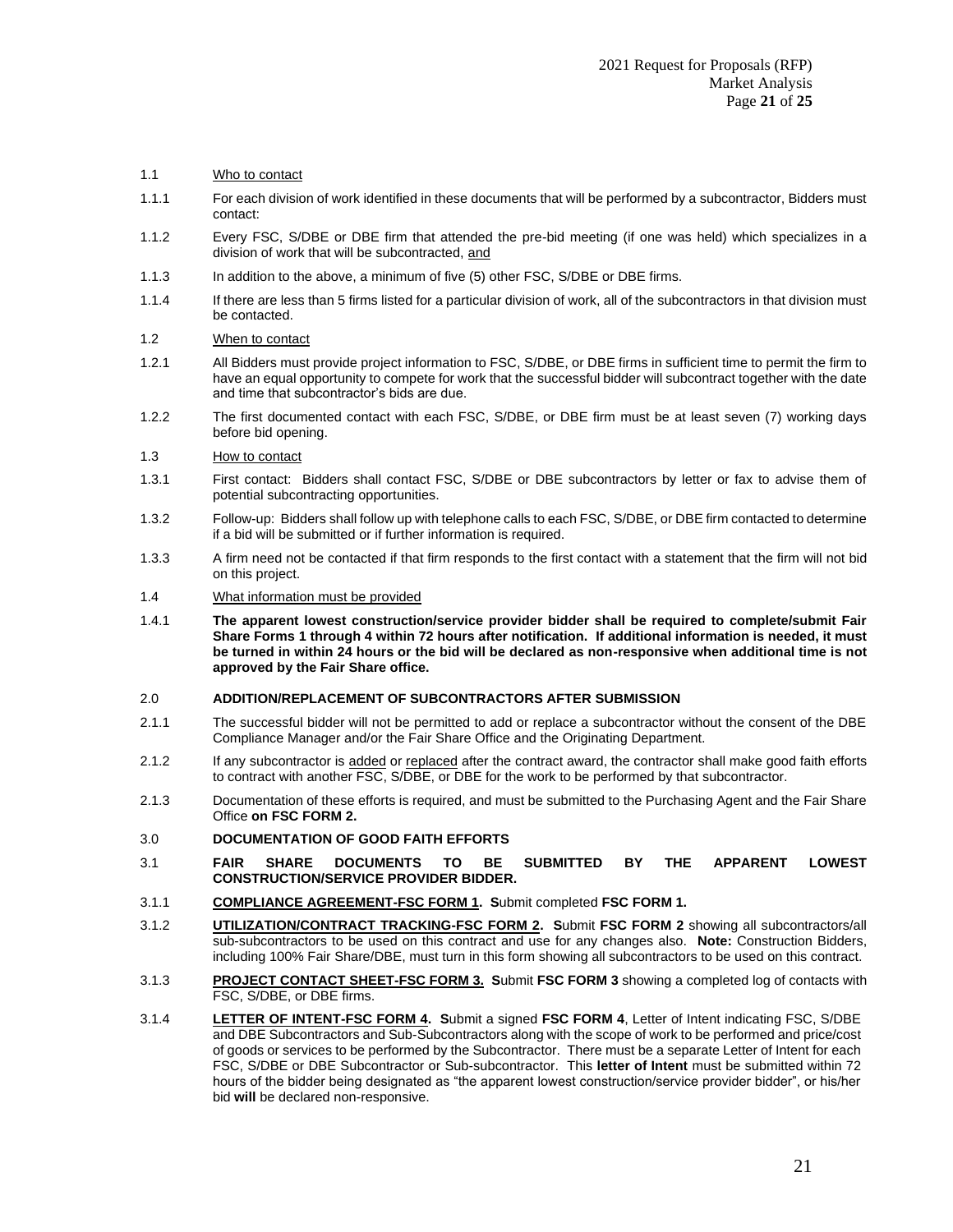- 1.1.1 Failure to submit these documents shall make a bid non-responsive and the apparent lowest bidder ineligible to receive an award of the contract.
- 1.1.2 The Purchasing Agent and/or the DBE Compliance Manager and/or the Fair Share Office shall have the right to seek clarification to assure good faith effort compliance.

#### 2.0 **DOCUMENTS TO BE SUBMITTED AFTER CONTRACT AWARD.**

- 2.1.1 **MONTHLY SUBCONTRACTOR PAYMENT UTILIZATION REPORT-FSC FORM 5**: All subcontractors (including FSC, S/DBE, or DBE firms) and second tier subcontractors shall be reported on the FSC **FORM 5**as well as contract amounts and payments.
- 2.1.2 *Copy of letter or fax sent to FSC, S/DBE, or DBE firms: When requested, provide one copy of the letter or fax sent to FSC, S/DBE or DBE firms to solicit bids for this project. If more than one form of letter or fax was sent, submit a copy of each form sent.*
- 2.2 Optional Good Faith Efforts
- 2.2.1 Contractors should consider efforts such as:
- 2.2.2 Did the contractor advertise in general circulation, trade association, and small disadvantaged-focus media concerning subcontracting opportunities?
- 2.2.3 Did the contractor provide written notice to a reasonable number of specific FSC, S/DBEs, or DBEs that interest in the contract was being solicited, in sufficient time to allow the FSCs, S/DBEs, or DBEs to participate effectively? (NOTE: It is recommended that certified mail be used to provide documentation).
- 2.2.4 Did the contractor follow up initial solicitations of interest by contacting FSC, S/DBEs or DBEs to determine certainty whether the FSCs, S/DBEs or DBEs were interested?
- 2.2.5 Did the contractor select portions of the work to be performed by FSCs, S/DBEs, or DBEs, including, where appropriate, breaking down contracts into economically feasible units to facilitate participation?
- 2.2.6 Did the contractor provide interested FSCs, S/DBEs, or DBEs with adequate information about the plans, specifications, and requirements of the contract?
- 2.2.7 Did the contractor negotiate in good faith with interested FSCs, S/DBEs, or DBEs, not rejecting them as unqualified without sound reasons based on a thorough investigation of their capabilities?
- 2.2.8 Did the contractor make efforts to assist interested FSCs, S/DBEs, or DBEs in obtaining bonding, lines of credit, or insurance required by the recipient or contractor?
- 2.2.9 Did the contractor effectively utilize the services of available community organizations; contractors' groups; local, state, and federal business assistance offices; and other organizations that provide assistance in the recruitment and placement of FSCs, S/DBEs, or DBEs?

END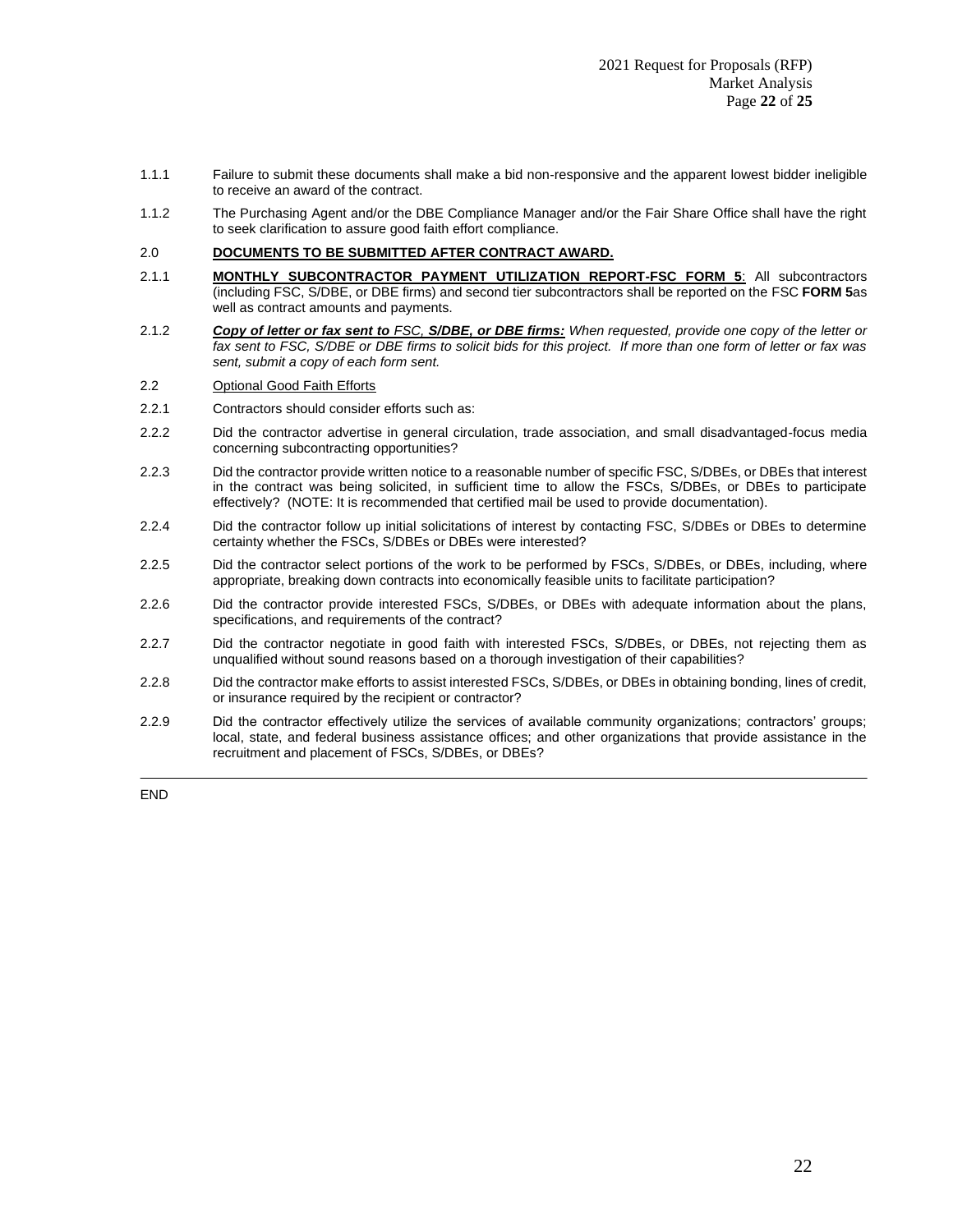# **City of Shreveport**

# **COMPLIANCE AGREEMENT**-**FSC FORM 1**

Bid Number: (Revised 9-10-07)

**By signing this document, the bidder hereby certifies, understands, and affirms that:**

- 1.0 It has not discriminated against any FSC, S/DBE, or DBE firms in awarding subcontracts for this project.
- 2.0 The good faith efforts requirements are contractual obligations that must be fulfilled whether or not listed on these forms.
- 3.0 **The apparent lowest construction/service provider bidder shall be required to complete/submit Fair Share Forms 1 through 4 within 72 hours after notification. If additional information is needed, it must be turned in within 24 hours or the bid will be declared as nonresponsive when additional time is not approved by the Fair Share office.**
- 4.0 Failure to provide information may result in a loss of the bidder's bid bond.
- 5.0 Replacement of a subcontractor during contract performance without: a) obtaining the prior written consent of the DBE Compliance Manager and/or the Fair Share Office and the originating department; and b) subsequent good faith efforts in selection of a replacement; is prohibited and a breach of contract. **See UTILIZATION/CONTRACT TRACKING-FSC FORM 2 AS REQUIRED FOR ALL SUBS/SUB of SUBS.**
- 6.0 Consideration was given to waiving bonding requirements for FSC, S/DBE, or DBE subcontractors.

### **And, Executes this Compliance Agreement as:**

| Phone Number:<br><u>and the contract of the contract of the contract of the contract of the contract of the contract of the contract of the contract of the contract of the contract of the contract of the contract of the contract of the contr</u> | FAX Number: _________________________ |      |
|-------------------------------------------------------------------------------------------------------------------------------------------------------------------------------------------------------------------------------------------------------|---------------------------------------|------|
| By:<br>Signature of Authorized Owner or Representative                                                                                                                                                                                                | Title                                 | Date |
| Print Name:                                                                                                                                                                                                                                           |                                       |      |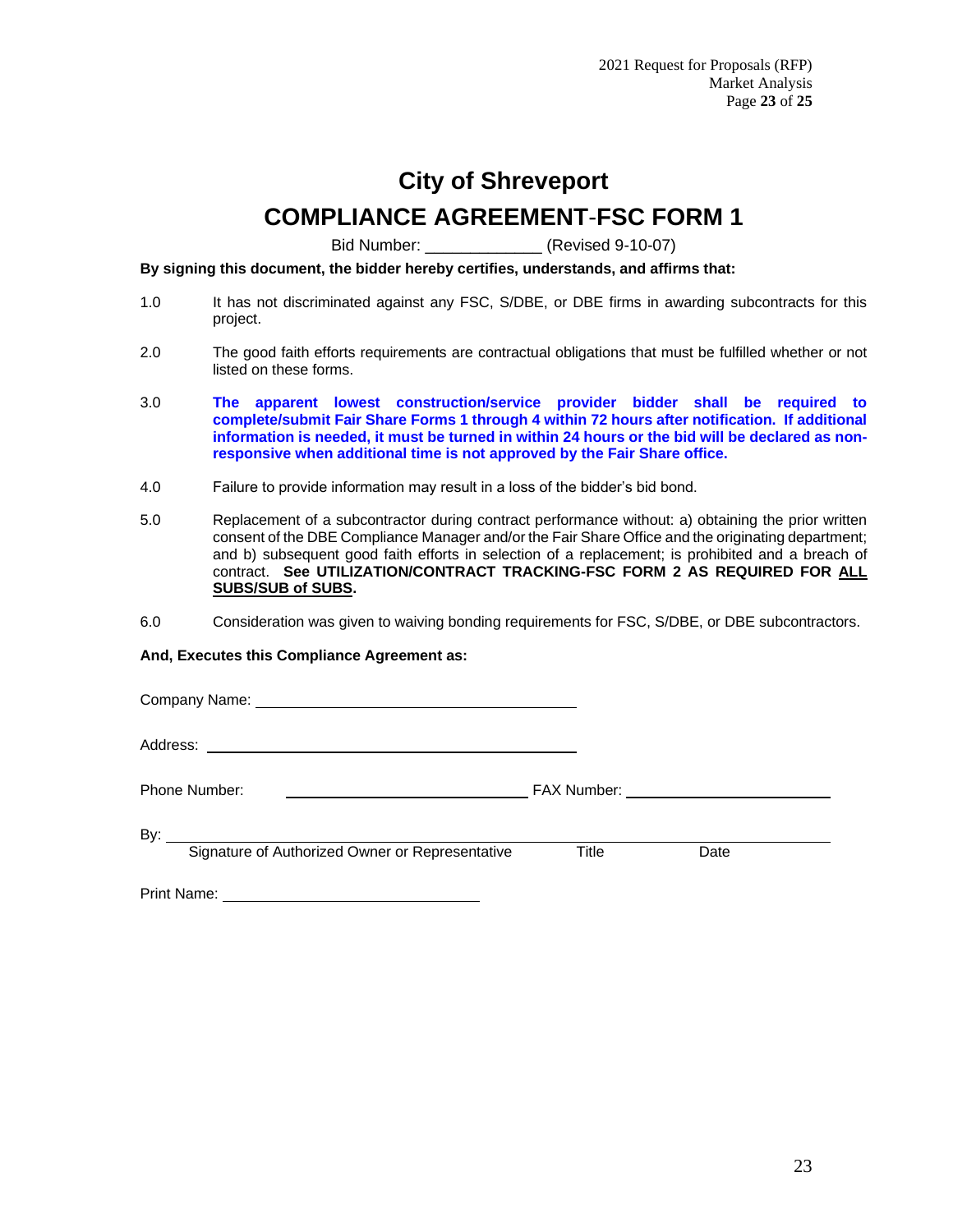# **City of Shreveport PROJECT CONTACT SHEET-FSC FORM 3**

(Revised 8-30-07)

Name of Project: \_\_\_\_\_\_\_\_\_\_\_\_\_\_\_\_\_\_\_\_\_\_\_\_\_\_\_\_\_\_\_\_\_\_\_\_\_ Bid Number:

\_\_\_\_\_\_\_\_\_\_\_\_\_\_\_\_\_\_\_

Bidder's Name:

 $\overline{\phantom{a}}$ 

Bidders should record their contacts with potential FSC or DBE subcontractors through use of this log. Additional forms may be copied if needed.

\_\_\_\_\_\_\_\_\_\_\_\_\_\_\_\_\_\_\_\_\_\_\_\_\_\_\_\_\_\_\_\_\_\_\_\_\_\_\_\_\_\_\_\_\_\_\_\_\_\_\_\_\_\_\_\_\_\_\_\_\_\_\_\_

| . <u>.</u><br>Name of<br>Subcontractor | <u>.</u><br>Type of<br>Contact(s) | Date &<br>Time of<br>Contact | . <del>.</del> <b>.</b><br>Person<br>making/receiving<br>call or other<br>communications | ------<br>Contact<br>made?<br>Yes/No | Quote<br>received<br>Amount<br>$(\$)$ | Quote<br>accepted<br>Or<br>rejected? | Comments |
|----------------------------------------|-----------------------------------|------------------------------|------------------------------------------------------------------------------------------|--------------------------------------|---------------------------------------|--------------------------------------|----------|
|                                        |                                   |                              |                                                                                          |                                      |                                       |                                      |          |
|                                        |                                   |                              |                                                                                          |                                      |                                       |                                      |          |
|                                        |                                   |                              |                                                                                          |                                      |                                       |                                      |          |
|                                        |                                   |                              |                                                                                          |                                      |                                       |                                      |          |
|                                        |                                   |                              |                                                                                          |                                      |                                       |                                      |          |
|                                        |                                   |                              |                                                                                          |                                      |                                       |                                      |          |